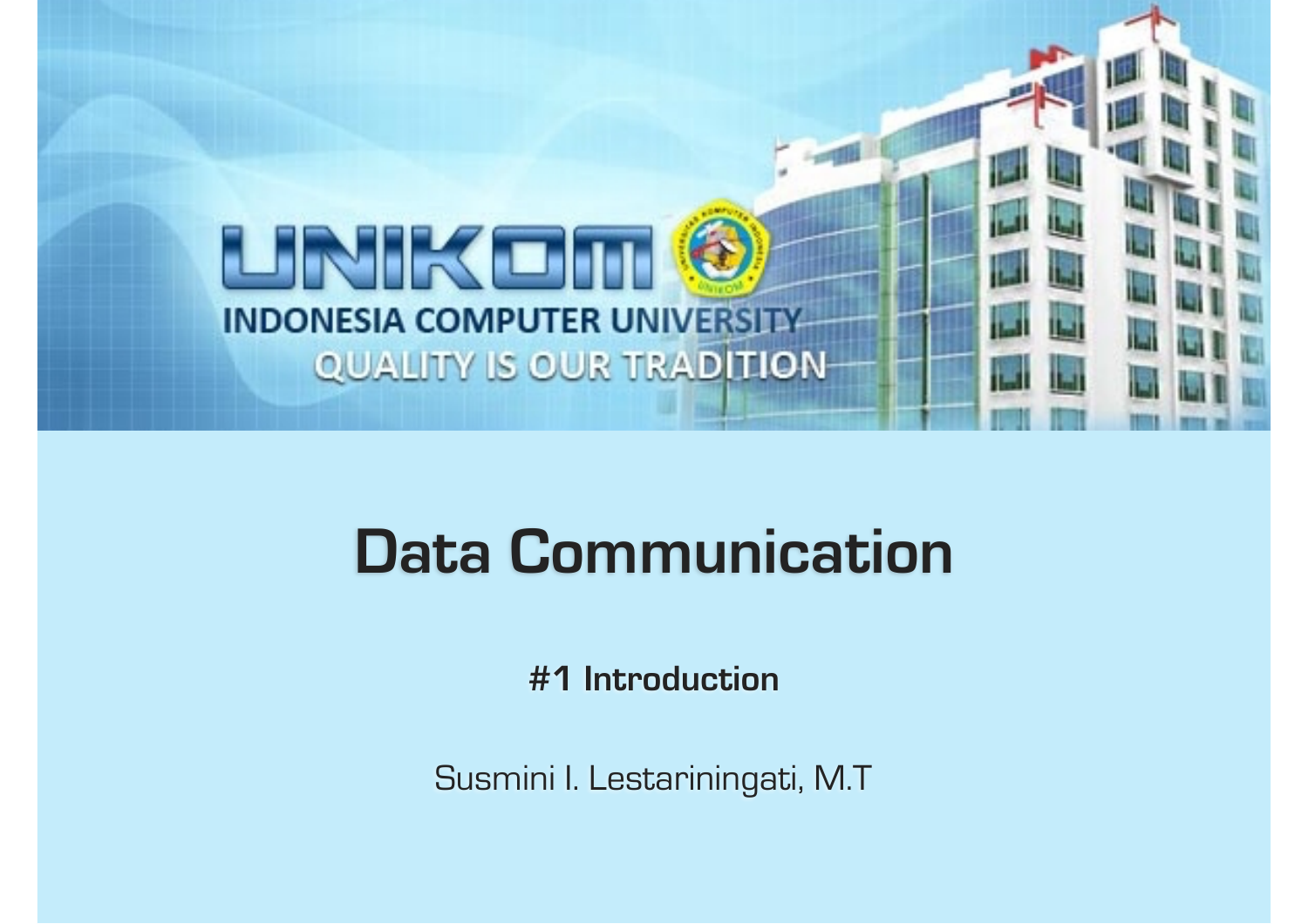# Data Communication

#### • **Definition**:

- Data communications are the exchange of data between two devices via some form of transmission medium such as a wire cable.
- For data communications to occur, the communicating devices must be part of a communication system made up of a combination of hardware (physical equipment) and software (programs).
- The effectiveness of a data communications system depends on four fundamental characteristics: *delivery*, *accuracy*, *timeliness,* and *jitter*.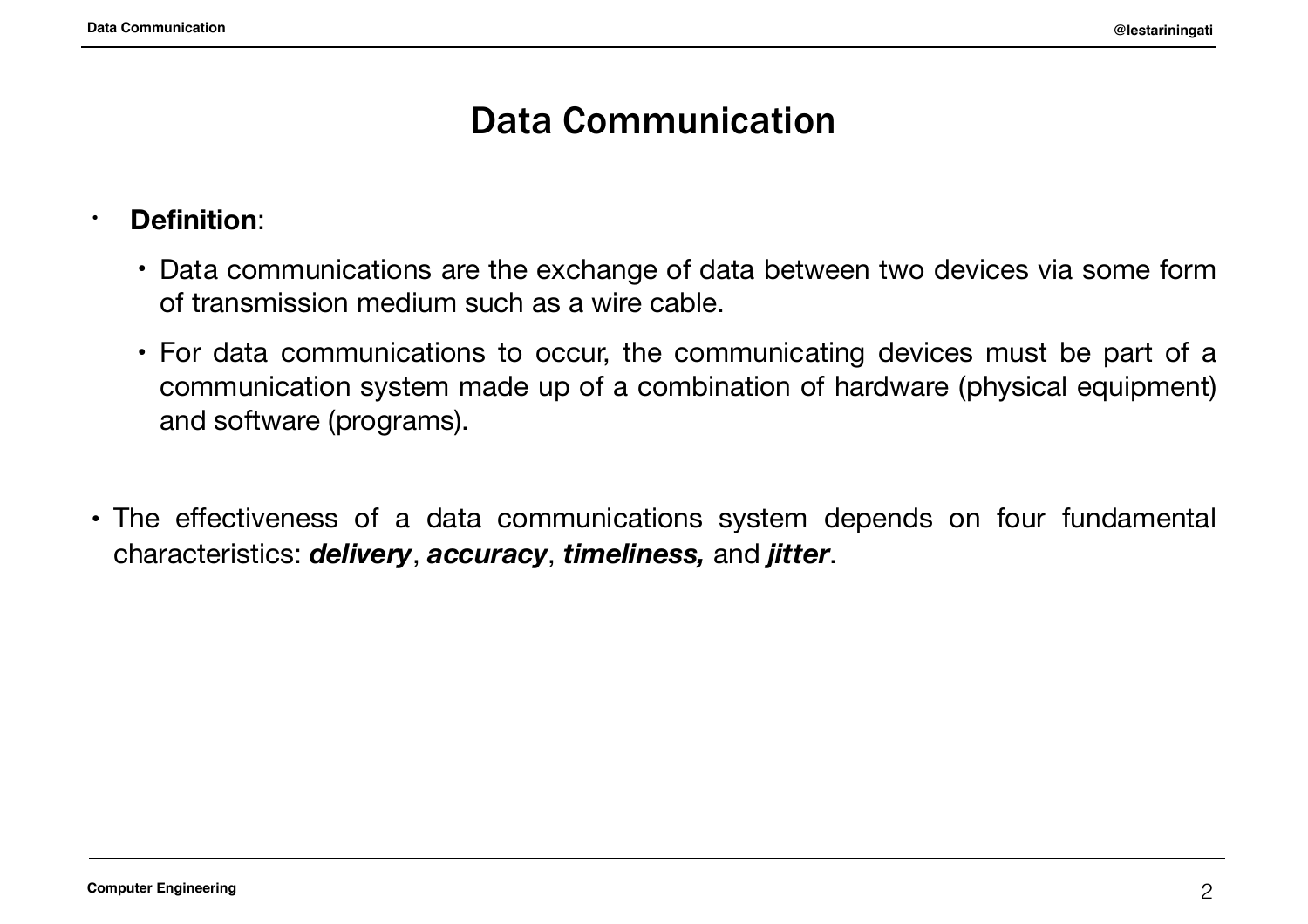# Four Fundamental Characteristics

#### • **Delivery**.

The system must deliver data to the correct destination. Data must be received by the intended device or user and only by that device or user.

#### • **Accuracy**.

The system must deliver the data accurately. Data that have been altered in transmission and left uncorrected are unusable.

#### • **Timeliness**.

The system must deliver data in a timely manner. Data delivered late are useless. In the case of video and audio, timely delivery means delivering data as they are produced, in the same order that they are produced, and without significant delay. This kind of delivery is called real-time transmission.

#### • **Jitter**.

Jitter refers to the variation in the packet arrival time. It is the uneven delay in the delivery of audio or video packets.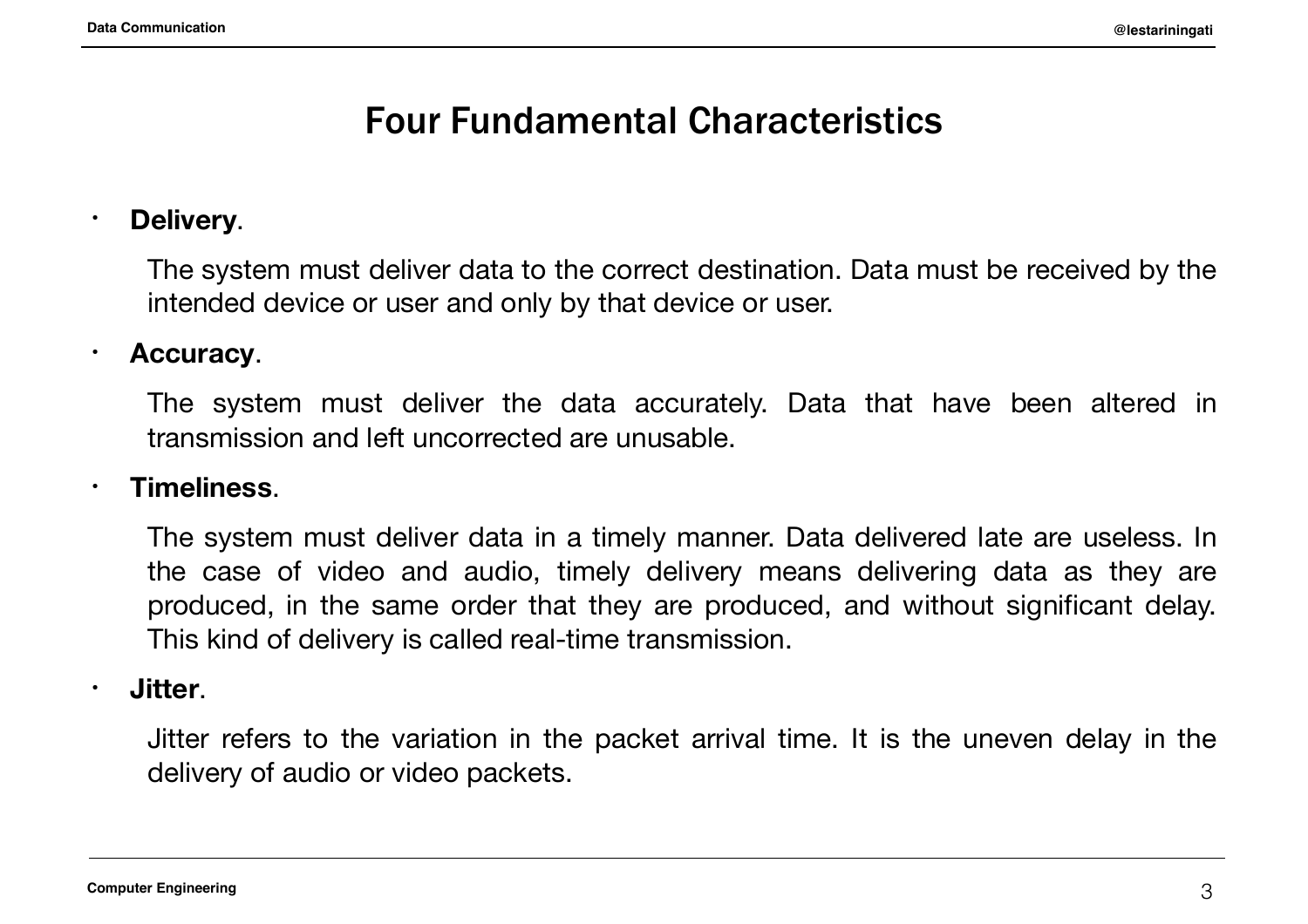# **Components**

• A data communications system has five components



- Message : The information (data) to be communicated.
- $\cdot$  Sender : The device that sends the data message.
- Receiver : The device that receive the message
- Medium : The transmission medium is the physical path by which a travels from sender to receiver
- Protocol : Set of rules that govern data communication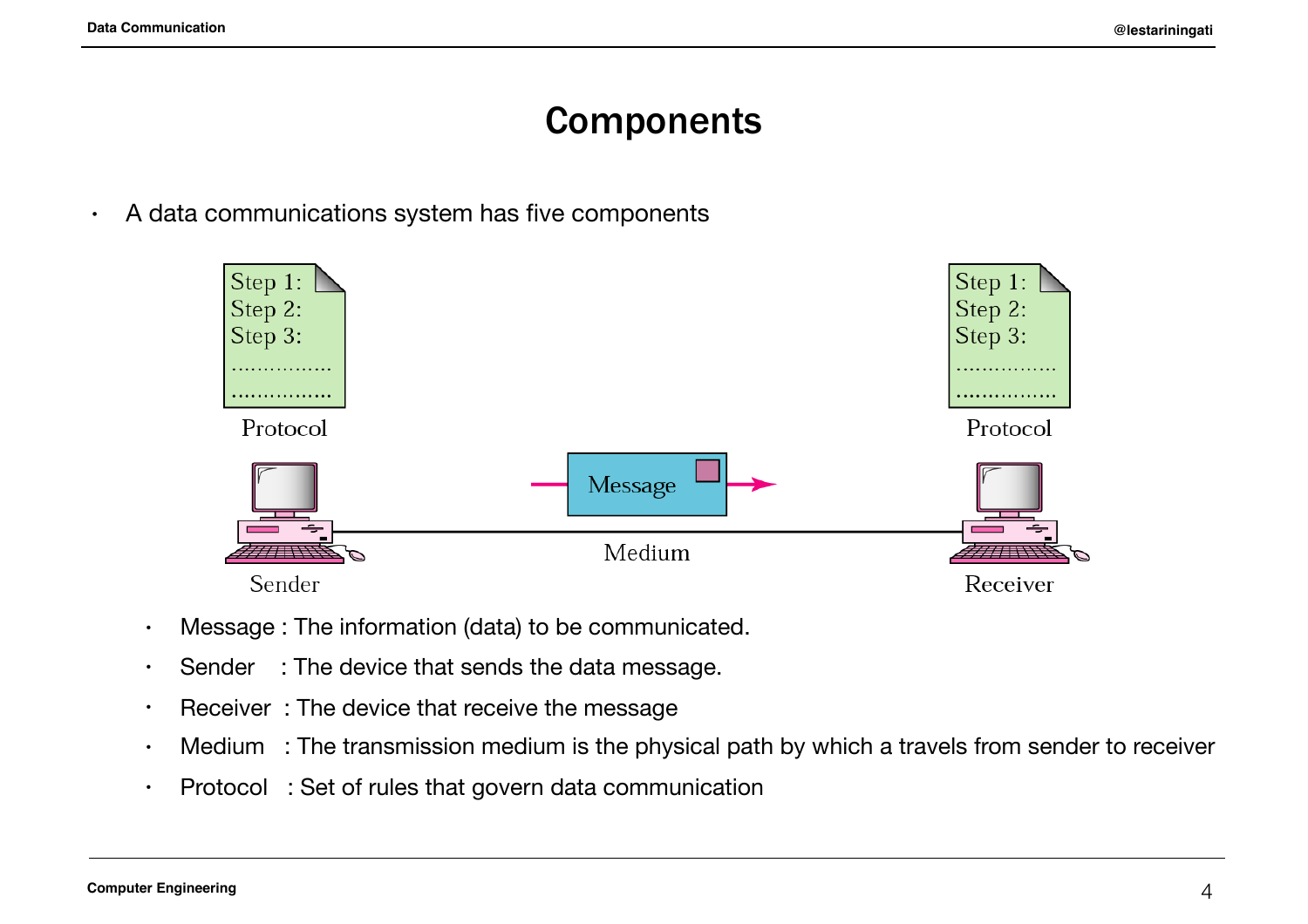# Data Representation

- Information today comes in different forms such as text, numbers, images, audio, and video.
- **• Text** 
	- $\cdot$  In data communications, text is represented as a bit pattern, a sequence of bits (0s or 1s).
	- Different sets of bit patterns have been designed to represent text symbols. Each set is called a code, and the process of representing symbols is called coding.
	- Today, the prevalent coding system is called Unicode, which uses 32 bits to represent a symbol or character used in any language in the world. The American Standard Code for Information Interchange (ASCII), developed some decades ago in the United States, now constitutes the first 127 characters in Unicode and is also referred to as Basic Latin.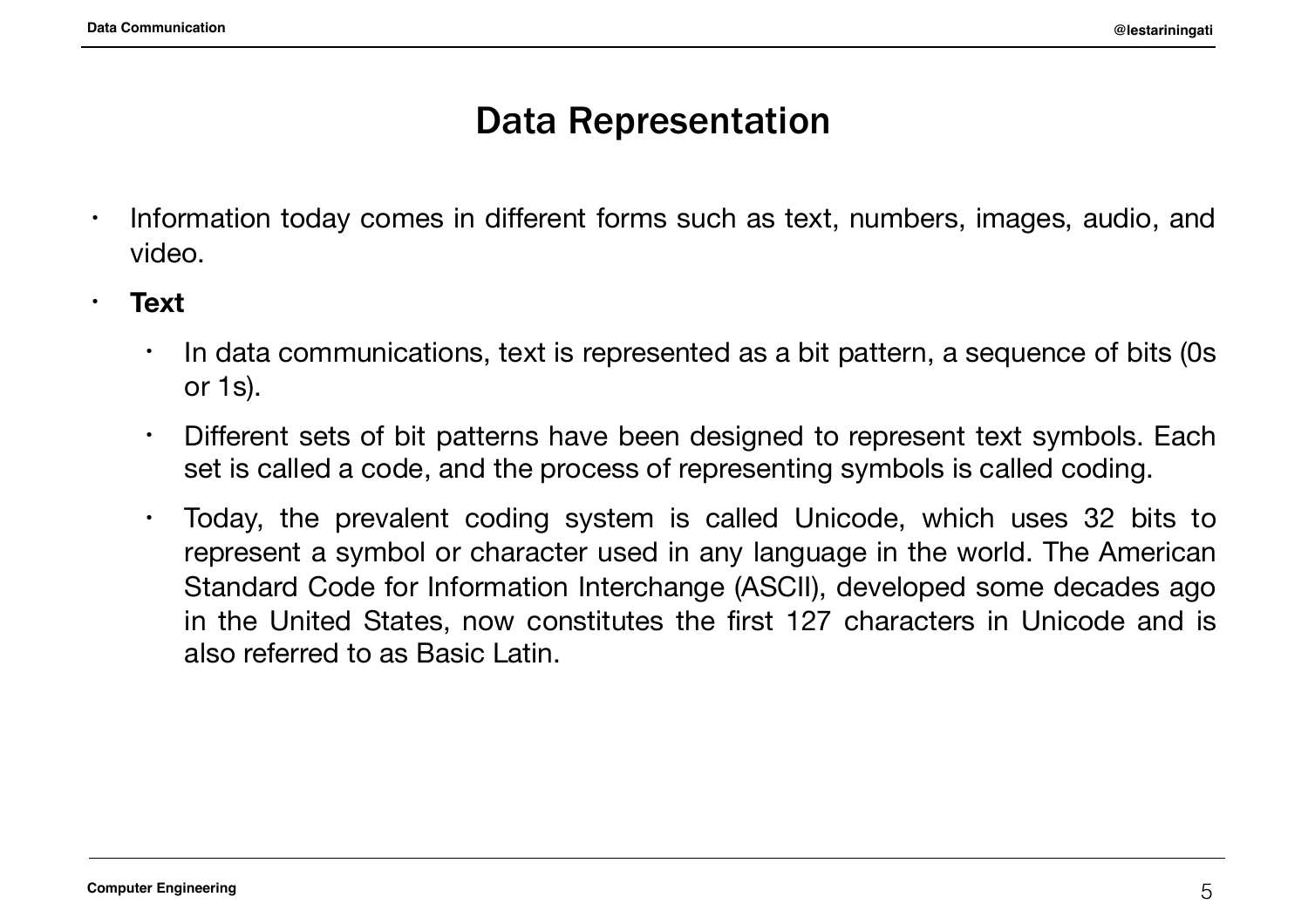## ASCII Code

|    |                 | Dec Hx Oct Char |                                      |     |  | Dec Hx Oct Html Chr                |     |  |                            |     |  | Dec Hx Oct Html Chr Dec Hx Oct Html Chr |   |
|----|-----------------|-----------------|--------------------------------------|-----|--|------------------------------------|-----|--|----------------------------|-----|--|-----------------------------------------|---|
| 0  |                 |                 | 0 000 NUL (null)                     |     |  | 32 20 040 4#32, Space              |     |  | 64 40 100 4#64: 0          |     |  | 96 60 140 6#96;                         |   |
| ı  |                 |                 | 1 001 SOH (start of heading)         |     |  | 33 21 041 4#33: !                  |     |  | 65 41 101 6#65: A          |     |  | 97 61 141 6#97;                         | а |
| 2  |                 |                 | 2 002 STX (start of text)            |     |  | 34 22 042 6#34: "                  | 66. |  | 42 102 4#66; B             |     |  | 98 62 142 6#98;                         | h |
| з  |                 |                 | 3 003 ETX (end of text)              |     |  | 35 23 043 $6#35$ ; #               | 67  |  | 43 103 6#67; C             |     |  | 99 63 143 6#99;                         | c |
| 4  |                 |                 | 4 004 EOT (end of transmission)      |     |  | 36 24 044 6#36; \$                 | 68. |  | 44 104 6#68; D             |     |  | 100 64 144 ∝#100. d                     |   |
| 5  |                 |                 | 5 005 ENQ (enquiry)                  |     |  | 37 25 045 6#37; %                  | 69. |  | 45 105 $\leq$ #69. E       |     |  | 101 65 145 ≪#101, e                     |   |
| 6  |                 |                 | 6 006 ACK (acknowledge)              | 38. |  | & 26 046 4#38                      | 70. |  | 46 106 $\frac{100}{100}$ F |     |  | 102 66 146 f f                          |   |
|    | 7 007 BEL       |                 | (bell)                               |     |  | 39 27 047 6#39;                    | 71  |  | 47 107 6#71: G             |     |  | 103 67 147 6#103; g                     |   |
| 8  | 8 010 BS        |                 | (backspace)                          |     |  | 40 28 050 6#40; (                  | 72  |  | 48 110 6#72, H             |     |  | 104 68 150 h h                          |   |
| 9  | 9 011 TAB       |                 | (horizontal tab)                     |     |  | 41 29 051 $\epsilon$ #41;          | 73. |  | 49 111 6#73; I             |     |  | 105 69 151 ≪#105; i                     |   |
| 10 | A 012 LF        |                 | (NL line feed, new line)             |     |  | 42 2A 052 $6#42$ ; *               | 74  |  | 4A 112 6#74; J             |     |  | 106 6A 152 j j                          |   |
| 11 | <b>B 013 VT</b> |                 | (vertical tab)                       |     |  | 43 2B 053 $6#43$ ; +               | 75  |  | 4B 113 6#75; K             |     |  | 107 6B 153 ≪#107; k                     |   |
| 12 | $C$ 014 $FF$    |                 | (NP form feed, new page)             |     |  | 44 2C 054 6#44;                    | 76. |  | 4C 114 L L                 |     |  | 108 6C 154 l 1                          |   |
| 13 | D 015 CR        |                 | (carriage return)                    |     |  | 45 2D 055 $6#45$ ; $-$             | 77. |  | 4D 115 6#77. M             |     |  | 109 6D 155 ∝#109; m                     |   |
| 14 | E 016 SO        |                 | (shift out)                          |     |  | 46 2E 056 6#46;.                   | 78  |  | 4E 116 6#78. N             |     |  | 110 6E 156 n n                          |   |
| 15 | F 017 SI        |                 | (shift in)                           |     |  | 47 2F 057 6#47; /                  | 79. |  | 4F 117 6#79, 0             |     |  | 111 6F 157 o 0                          |   |
|    | 16 10 020 DLE   |                 | (data link escape)                   |     |  | 48 30 060 4#48; 0                  | 80  |  | 50 120 6#80; P             |     |  | 112 70 160 «#112; p                     |   |
|    | 17 11 021 DC1   |                 | (device control 1)                   | 49  |  | 31 061 $\frac{1}{2}$ $\frac{1}{2}$ | 81  |  | 51 121 4#81; 0             |     |  | 113 71 161 $\frac{13}{7}$ 4             |   |
|    |                 |                 | 18 12 022 DC2 (device control 2)     |     |  | 50 32 062 6#50; 2                  | 82. |  | 52 122 6#82; R             |     |  | 114 72 162 ≤#114. r                     |   |
|    |                 |                 | 19 13 023 DC3 (device control 3)     |     |  | 51 33 063 $\3$ ; 3                 |     |  | 83 53 123 6#83; S          |     |  | 115 73 163 s s                          |   |
|    |                 |                 | 20 14 024 DC4 (device control 4)     |     |  | 52 34 064 4#52; 4                  |     |  | 84 54 124 6#84; T          |     |  | 116 74 164 t t                          |   |
|    |                 |                 | 21 15 025 NAK (negative acknowledge) |     |  | 53 35 065 6#53; 5                  |     |  | 85 55 125 U U              |     |  | 117 75 165 ≤#117; u                     |   |
|    |                 |                 | 22 16 026 SYN (synchronous idle)     |     |  | 54 36 066 6#54; 6                  |     |  | 86 56 126 4#86. V          |     |  | 118 76 166 v V                          |   |
|    |                 |                 | 23 17 027 ETB (end of trans. block)  |     |  | 55 37 067 6#55: 7                  | 87  |  | 57 127 6#87; W             |     |  | 119 77 167 w W                          |   |
|    |                 |                 | 24 18 030 CAN (cancel)               |     |  | 56 38 070 6#56; 8                  | 88  |  | 58 130 6#88. X             |     |  | 120 78 170 ≪#120; x                     |   |
|    | 25 19 031 EM    |                 | (end of medium)                      | 57. |  | 39 071 6#57.9                      | 89. |  | 59 131 6#89; Y             |     |  | 121 79 171 y Y                          |   |
|    | 26 1A 032 SUB   |                 | (substitute)                         | 58  |  | 3A 072 : :                         | 90. |  | 5A 132 6#90. Z             |     |  | 122 7A 172 z Z                          |   |
|    | 27 1B 033 ESC   |                 | (escape)                             | 59. |  | 3B 073 $6#59$ ; ;                  | 91  |  | 5B 133 6#91;               | - F |  | 123 7B 173 { {                          |   |
|    | 28 1C 034 FS    |                 | (file separator)                     |     |  | 60 3C 074 4#60; <                  | 92  |  | 5C 134 $6#92$ \            |     |  | 124 7C 174                              |   |
|    | 29 1D 035 GS    |                 | (group separator)                    |     |  | 61 3D 075 $6#61$ ; =               | 93. |  | 5D 135 $\&$ #93. ]         |     |  | 125 7D 175 } }                          |   |
|    | 30 IE 036 RS    |                 | (record separator)                   |     |  | 62 3E 076 $6#62:$ >                |     |  | 94 5E 136 6#94: ^          |     |  | $126$ 7E 176 $\leq$ #126; ~             |   |
|    | 31 1F 037 US    |                 | (unit separator)                     |     |  | 63 3F 077 4#63: 2                  |     |  | 95 SF 137 6#95;            |     |  | 127 7F 177  DEL                         |   |

Source: www.LookupTables.com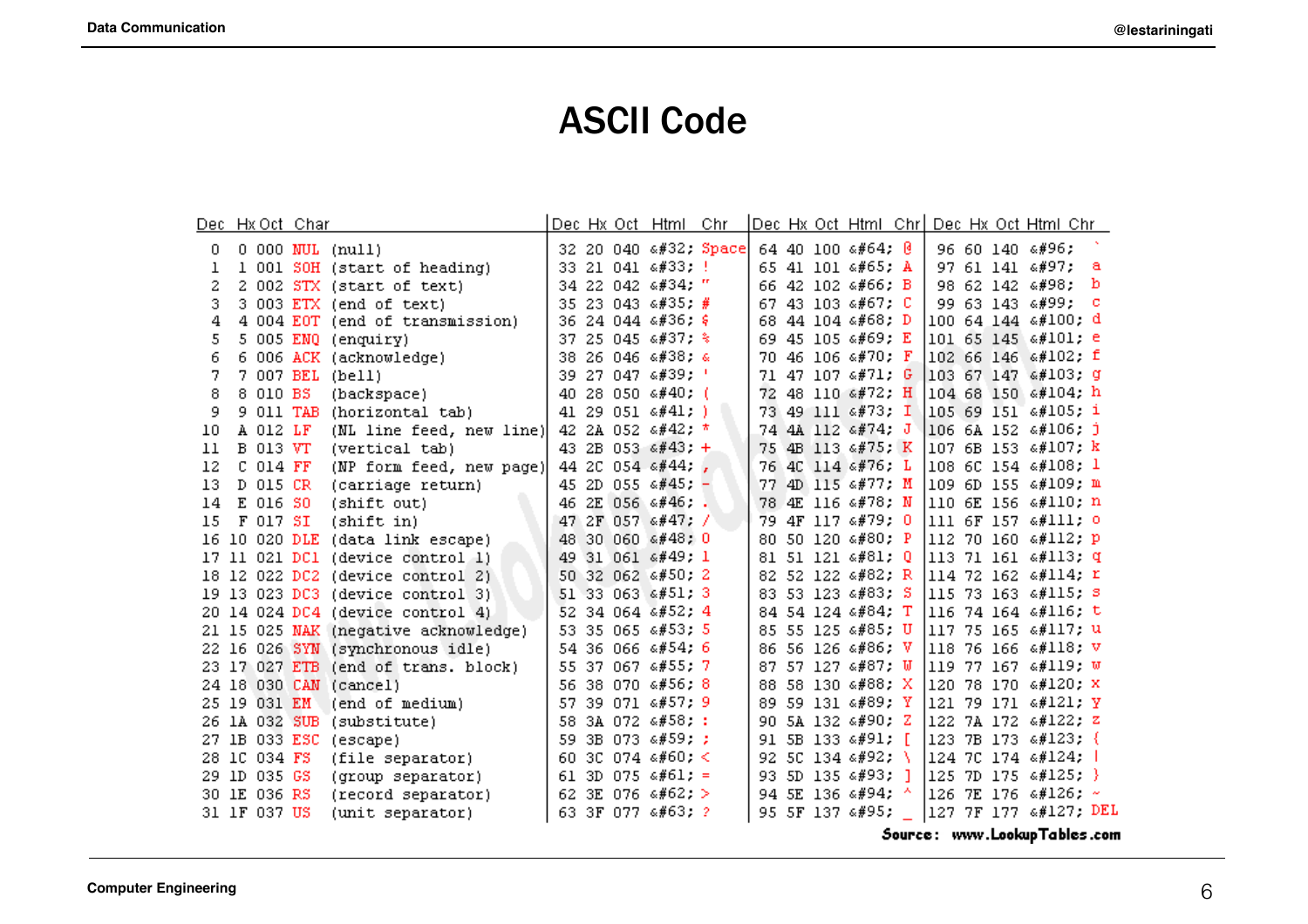#### • **Numbers**

• Numbers are also represented by bit patterns. However, a code such as ASCII is not used to represent numbers; the number is directly converted to a binary number to simplify mathematical operations.

#### • **Images**

- Images are also represented by bit patterns. In its simplest form, an image is composed of a matrix of pixels (picture elements), where each pixel is a small dot. The size of the pixel depends on the resolution. For example, an image can be divided into 1000 pixels or 10,000 pixels. In the second case, there is a better representation of the image (better resolution), but more memory is needed to store the image.
- There are several methods to represent color images. One method is called RGB, so called because each color is made of a combination of three primary colors: red, green, and blue. The intensity of each color is measured, and a bit pattern is assigned to it. Another method is called YCM, in which a color is made of a combination of three other primary colors: yellow, cyan, and magenta.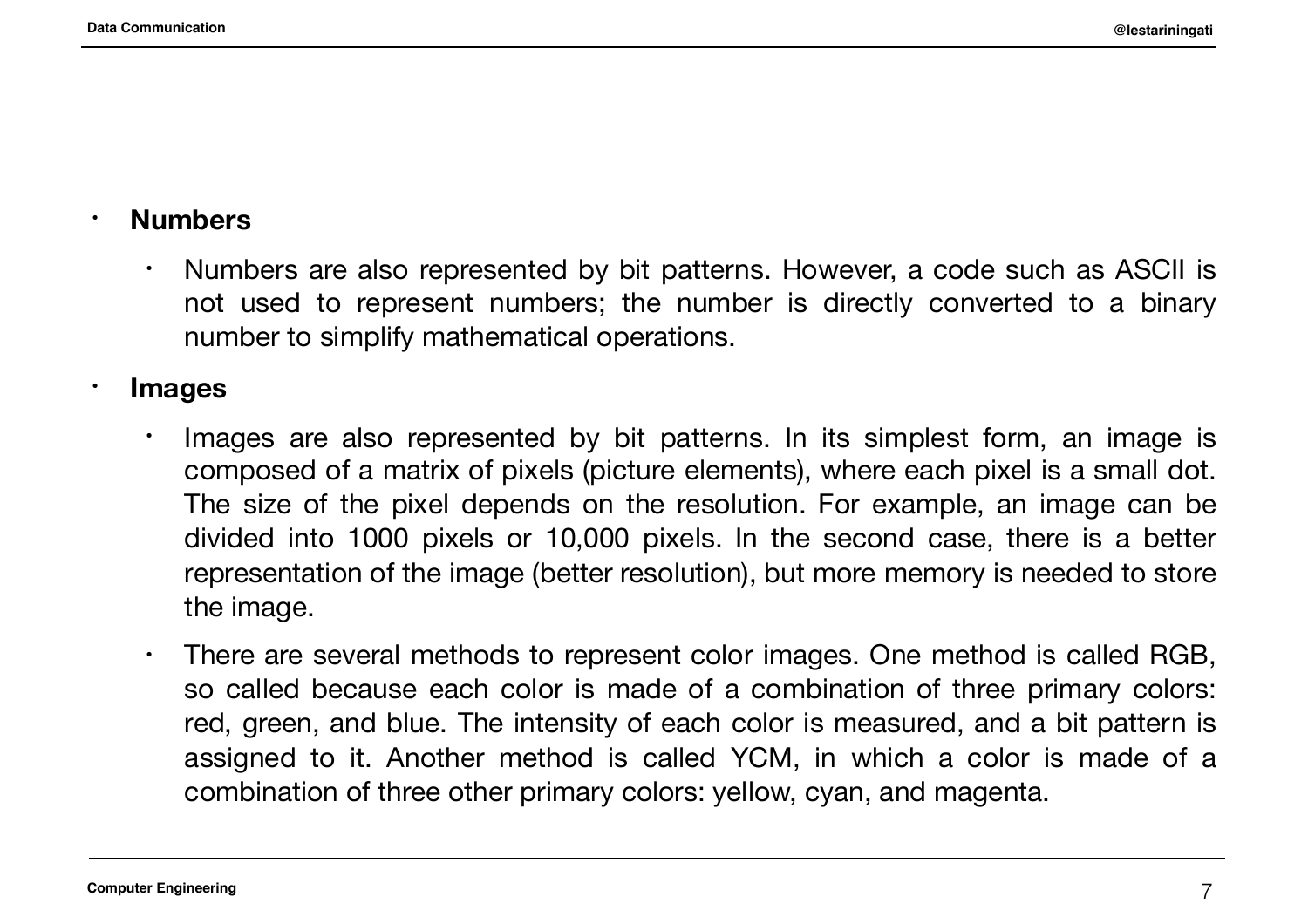#### • **Audio**

• Audio refers to the recording or broadcasting of sound or music. Audio is by nature different from text, numbers, or images. It is continuous, not discrete. Even when we use a microphone to change voice or music to an electric signal, we create a continuous signal.

#### • **Video**

• Video refers to the recording or broadcasting of a picture or movie. Video can either be produced as a continuous entity (e.g., by a TV camera), or it can be a combination of images, each a discrete entity, arranged to convey the idea of motion.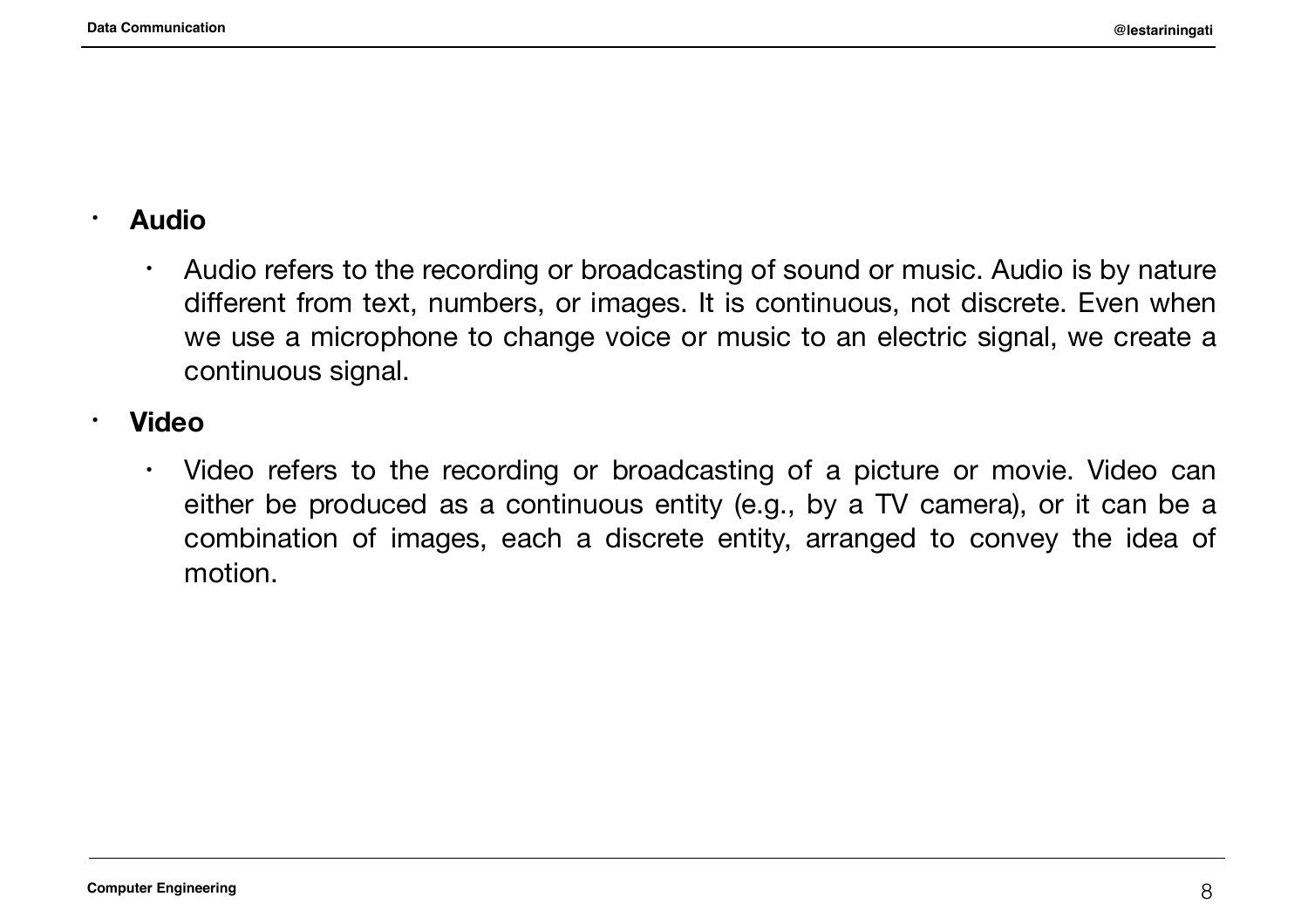# Data Flow





c. Full-duplex

- In **simplex** mode, the communication is unidirectional. Only one of the two devices on a link can transmit; the other can only receive.
	- Keyboards and traditional monitors are examples of simplex devices. The keyboard can only introduce input; the monitor can only accept output. The simplex mode can use the entire capacity of the channel to send data in one direction.
- In **half-duplex** mode, each station can both transmit and receive, but not at the same time. : When one device is sending, the other can only receive, and vice versa.The half-duplex mode is used in cases where there is no need for communication in both directions at the same time; the entire capacity of the channel can be utilized for each direction.
	- Walkie-talkies and CB (citizens band) radios are both half-duplex systems.
- In **full-duplex** (also called duplex), both stations can transmit and receive simultaneously
	- One common example of full-duplex communication is the telephone network. When two people are communicating by a telephone line, both can talk and listen at the same time.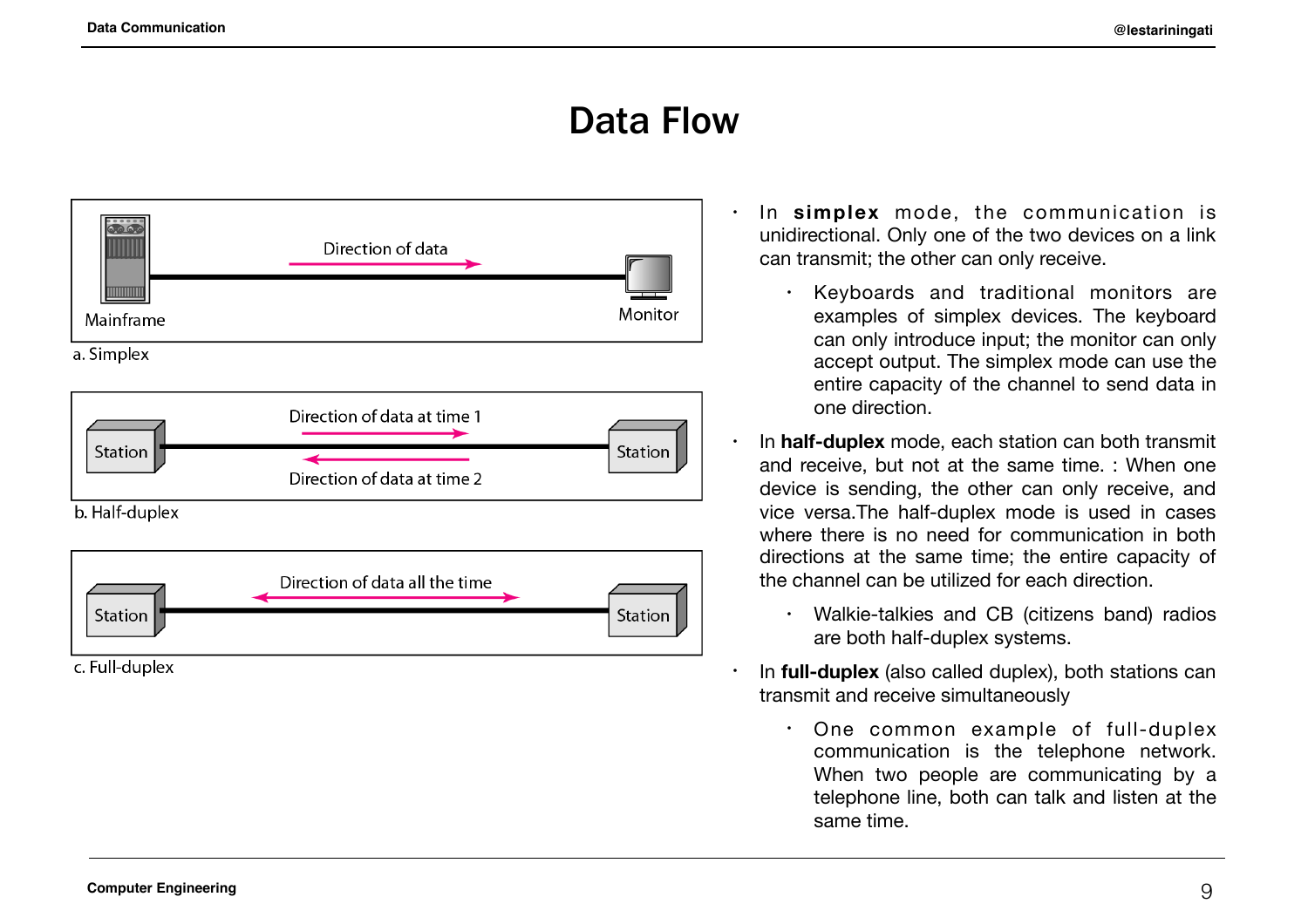### **Networks**

• A network is a set of devices (often referred to as nodes) connected by communication links. A node can be a computer, printer, or any other device capable of sending and/or receiving data generated by other nodes on the network.

#### **• Distributed Processing**

• Most networks use distributed processing, in which a task is divided among multiple computers. Instead of one single large machine being responsible for all aspects of a process, separate computers (usually a personal computer or workstation) handle a subset.

#### • **Network Criteria**

- $\cdot$  A network must be able to meet a certain number of criteria.
- The most important of these are *performance*, *reliability*, and *security*.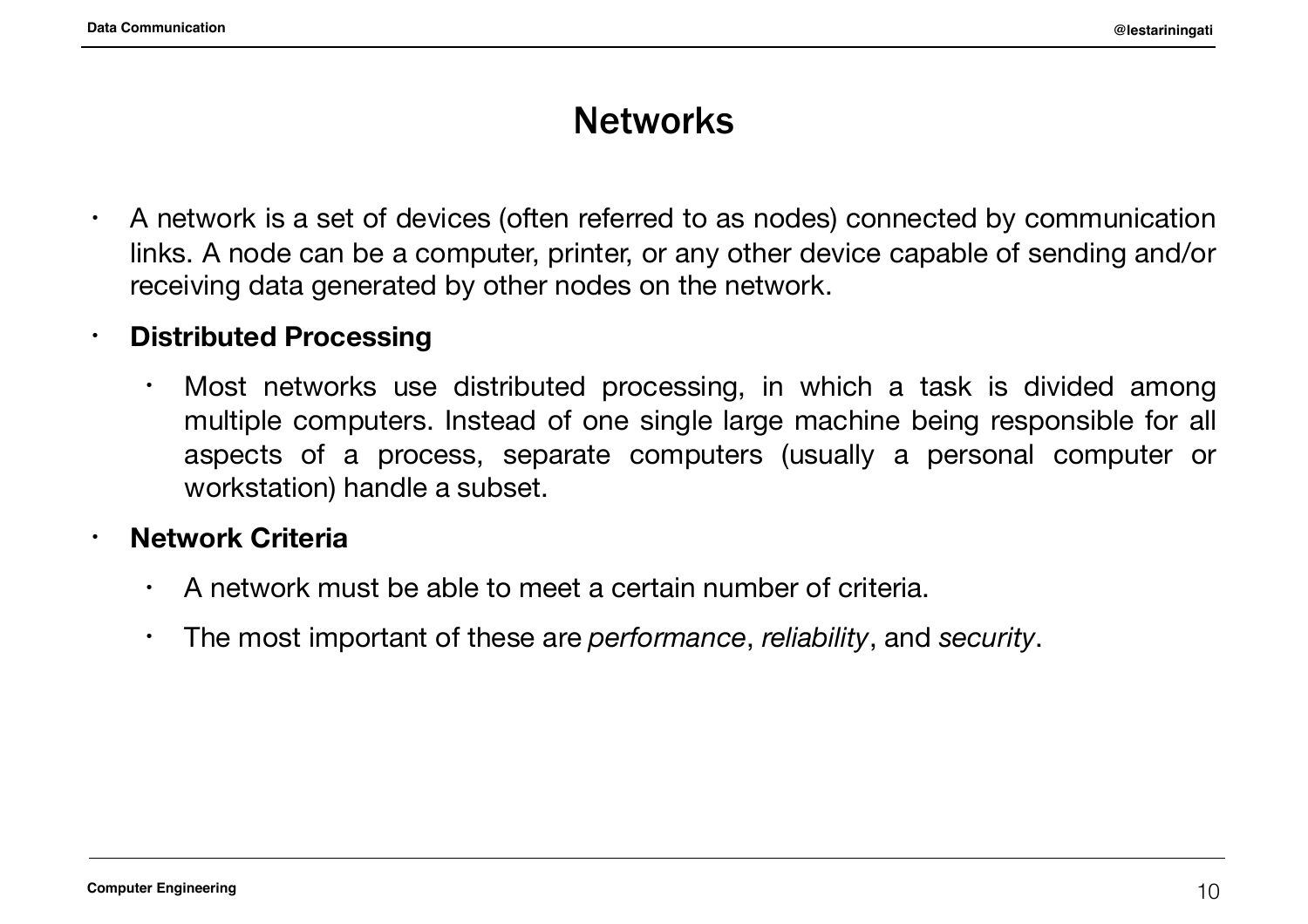# Network Criteria

#### **• Performance**

- Performance can be measured in many ways, including transit time and response time. Transit time is the amount of time required for a message to travel from one device to another. Response time is the elapsed time between an inquiry and a response. The performance of a network depends on a number of factors, including the number of users, the type of transmission medium, the capabilities of the connected hardware, and the efficiency of the software.
- Performance is often evaluated by two networking metrics: throughput and delay. We often need more throughput and less delay. However, these two criteria are often contradictory. If we try to send more data to the network, we may increase throughput but we increase the delay because of traffic congestion in the network.

#### **• Reliability**

 $\cdot$  In addition to accuracy of delivery, network reliability is measured by the frequency of failure, the time it takes a link to recover from a failure, and the network's robustness in a catastrophe.

#### • **Security**

• Network security issues include protecting data from unauthorized access, protecting data from damage and development, and implementing policies and procedures for recovery from breaches and data losses.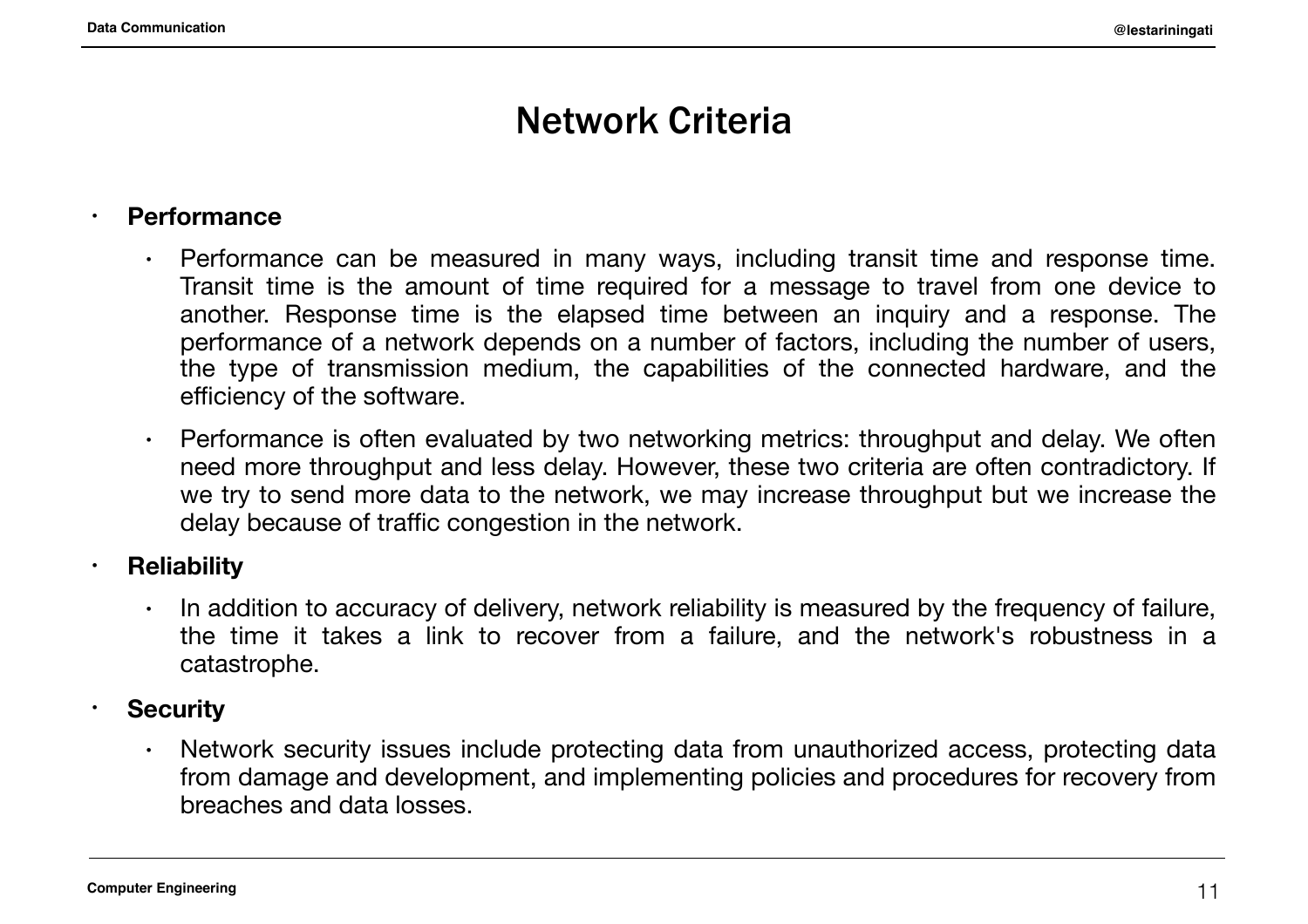# Physical Types

- A network is two or more devices connected through links. A link is a communications pathway that transfers data from one device to another.
- For communication to occur, two devices must be connected in some way to the same link at the same time.
- There are two possible types of connections: *point-to-point* and *multipoint*.



b. Multipoint

- A **point-to-point** connection provides a dedicated link between two devices. The entire capacity of the link is reserved for transmission between those two devices. Most point-to-point connections use an actual length of wire or cable to connect the two ends, but other options, such as microwave or satellite links, are also possible (see Figure 1.3a). When you change television channels by infrared remote control, you are establishing a point-to-point connection between the remote control and the television's control system.
- A **multipoint** (also called multidrop) connection is one in which more than two specific devices share a single link (see Figure 1.3b).
- In a multipoint environment, the capacity of the channel is shared, either spatially or temporally. If several devices can use the link simultaneously, it is a spatially shared connection. If users must take turns, it is a timeshared connection.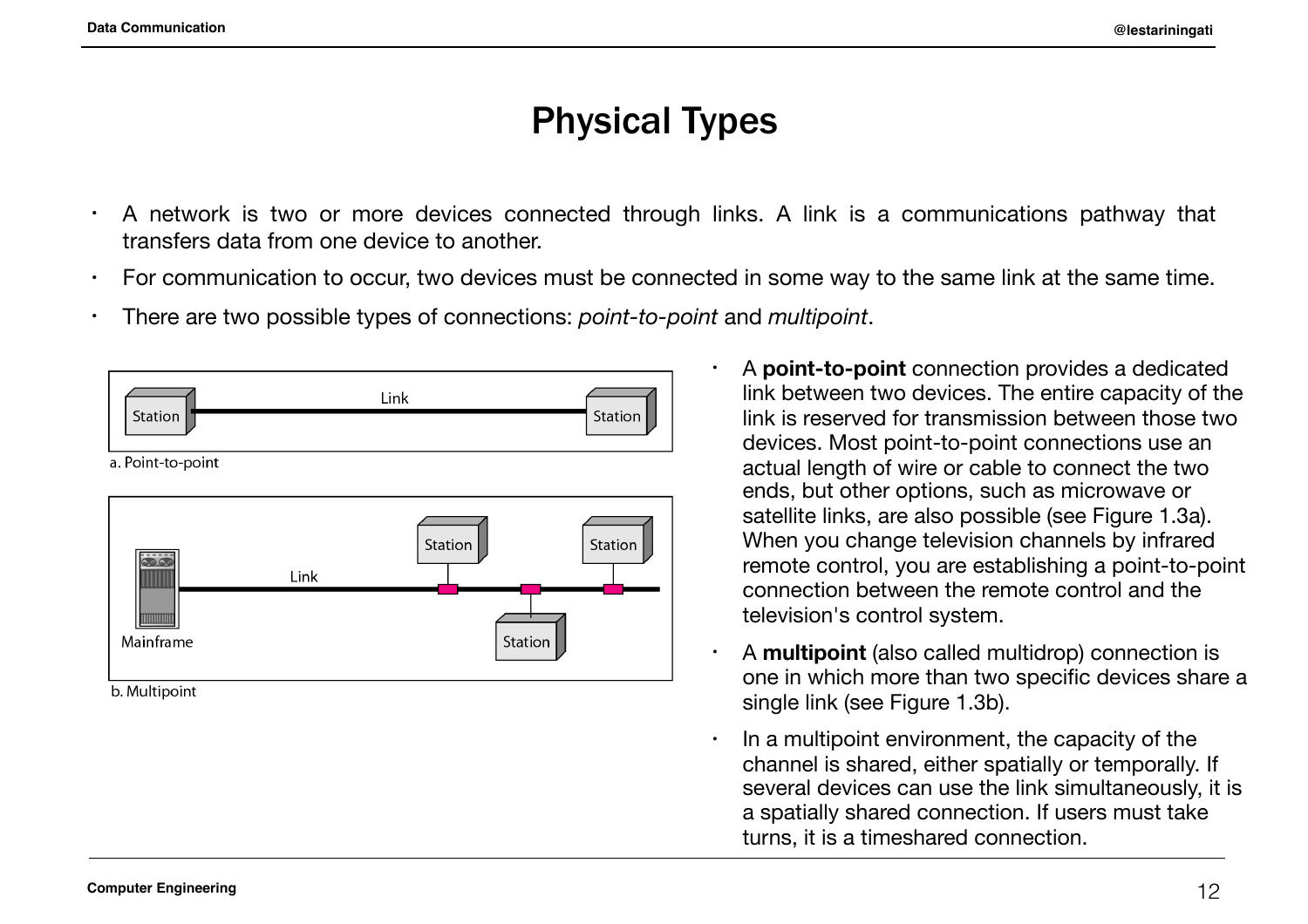# Physical Topology

- The term physical topology refers to the way in which a network is laid out physically. Two or more devices connect to a link; two or more links form a topology.
- The topology of a network is the geometric representation of the relationship of all the links and linking devices (usually called nodes) to one another.
- There are four basic topologies possible: *mesh, star, bus,* and *ring*

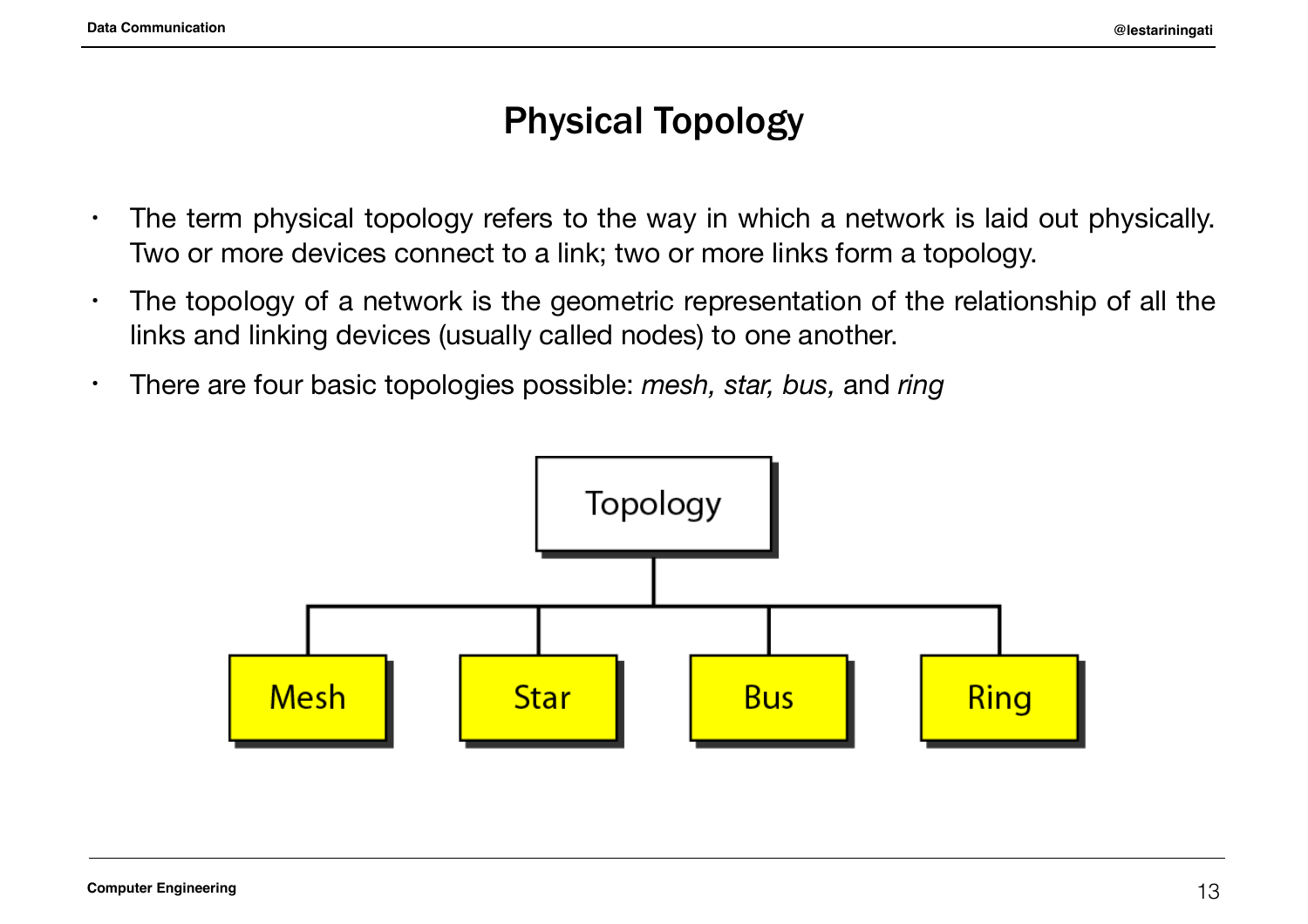# Basic Topology (1)

#### **• Mesh Topology**

- In a mesh topology, every device has a dedicated point-to-point link to every other device. The term dedicated means that the link carries traffic only between the two devices it connects.
- $\cdot$  To find the number of physical links in a fully connected mesh network with n nodes, we first consider that each node must be connected to every other node. Node 1 must be connected to n - 1 nodes, node 2 must be connected to n - 1 nodes, and finally node n must be connected to n - 1 nodes. We need n(n - 1) physical links. However, if each physical link allows communication in both directions (duplex mode), we can divide the number of links by 2. In other words, we can say that in a mesh topology, we need

#### **n(n-1)/2**

duplex - mode links.



- A mesh offers several advantages over other network topologies. First, the use of dedicated links guarantees that each connection can carry its own data load, thus eliminating the traffic problems that can occur when links must be shared by multiple devices. Second, a mesh topology is robust. If one link becomes unusable, it does not incapacitate the entire system. Third, there is the advantage of privacy or security. When every message travels along a dedicated line, only the intended recipient sees it. Point-to-point links make fault identification and fault isolation easy. Traffic can be routed to avoid links with suspected problems.
- The main disadvantages of a mesh are related to the amount of cabling and the number of I/O ports required. First, because every device must be connected to every other device, installation and reconnection are difficult. Second, the sheer bulk of the wiring can be greater than the available space (in walls, ceilings, or floors) can accommodate. Finally, the hardware required to connect each link (I/ O ports and cable) can be prohibitively expensive.
- One practical example of a mesh topology is the connection of telephone regional offices in which each regional office needs to be connected to every other regional office.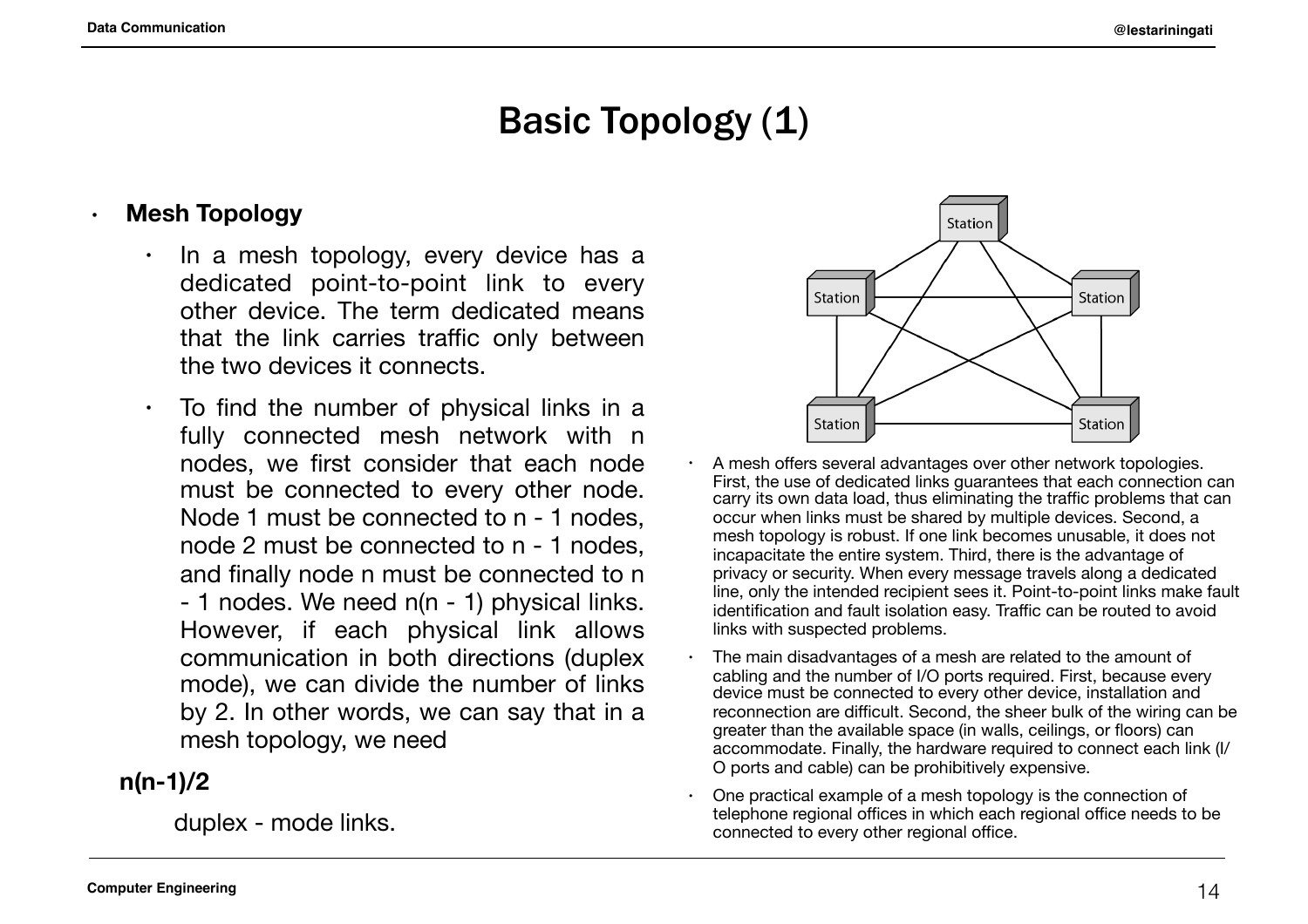# Basic Topology (2)

#### **• Star Topology**

- In a star topology, each device has a dedicated point-to-point link only to a central controller, usually called a hub.
- $\cdot$  A star topology is less expensive than a mesh topology. In a star, each device needs only one link and one I/O port to connect it to any number of others. This factor also makes it easy to install and reconfigure. Far less cabling needs to be housed, and additions, moves, and deletions involve only one connection: between that device and the hub.
- Other advantages include robustness. If one link fails, only that link is affected. All other links remain active. This factor also lends itself to easy fault identification and fault isolation. As  $\cdot$ long as the hub is working, it can be used to monitor link problems and bypass defective links.



- One big disadvantage of a star topology is the dependency of the whole topology on one single point, the hub. If the hub goes down, the whole system is dead.
- Although a star requires far less cable than a mesh, each node must be linked to a central hub. For this reason, often more cabling is required in a star than in some other topologies (such as ring or bus)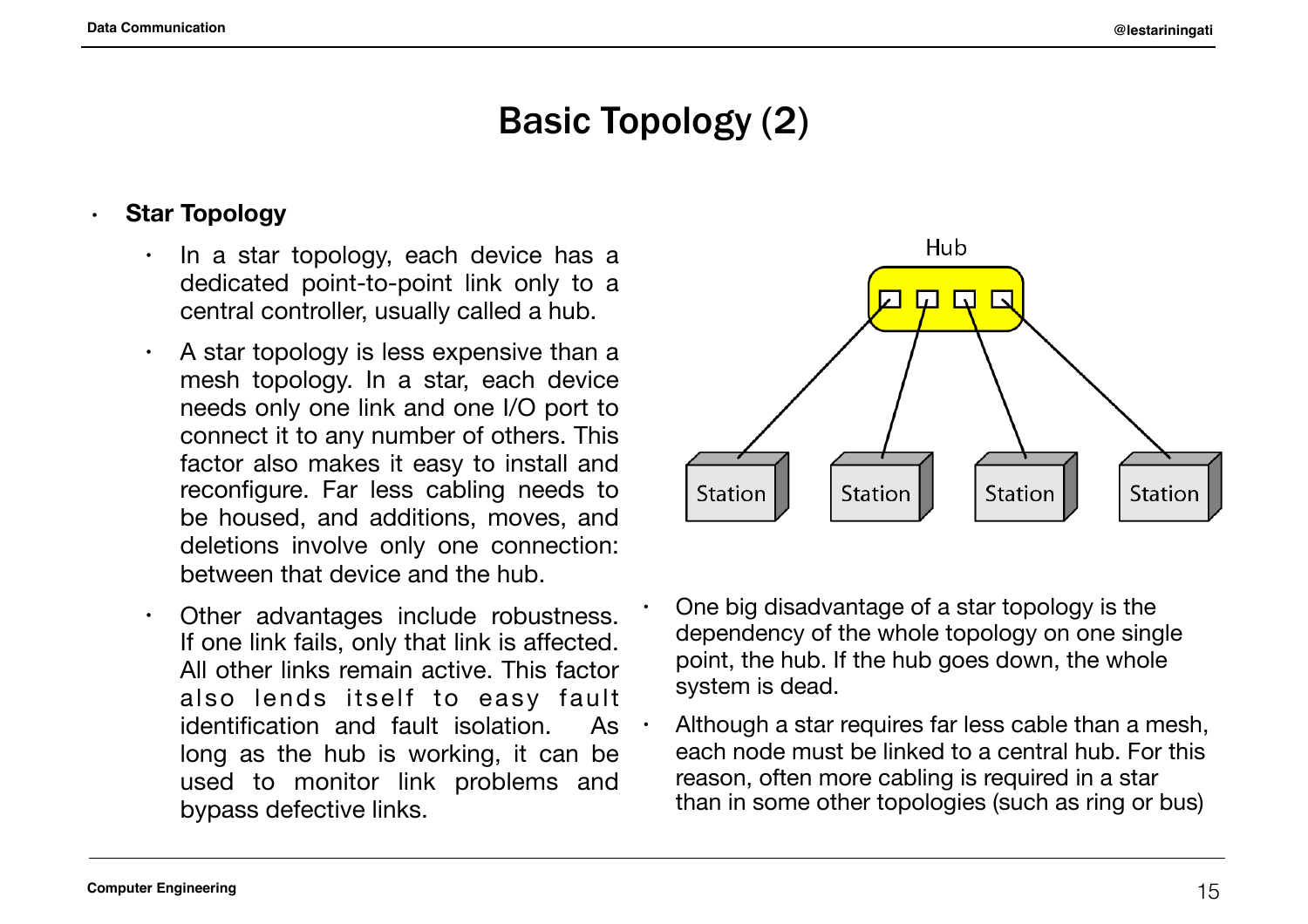# Basic Topology (3)

#### **• Bus Topology**

- The preceding examples all describe point-to-point connections. A bus topology, on the other hand, is multipoint. One long cable acts as a backbone to link all the devices in a network.
- Nodes are connected to the bus cable by drop lines and taps. A drop line is a connection running between the device and the main cable. A tap is a connector that either splices into the main cable or punctures the sheathing of a cable to create a contact with the metallic core. As a signal travels along the backbone, some of its energy is transformed into heat. Therefore, it becomes weaker and weaker as it travels farther and farther. For this reason there is a limit on the number of taps a bus can support and on the distance between those taps.
- Advantages of a bus topology include ease of installation. Backbone cable can be laid along the most efficient path, then connected to the nodes by drop lines of various lengths. In this way, a bus uses less cabling than mesh or star topologies. In a star, for example, four network devices in the same room require four lengths of cable reaching all the way to the hub. In a bus, this redundancy is eliminated. Only the backbone cable stretches through the entire facility. Each drop line has to reach only as far as the nearest point on the backbone.
- Disadvantages include difficult reconnection and fault isolation. In addition, a fault or break in the bus cable stops all transmission, even between devices on the same side of the problem. The damaged area reflects signals back in the direction of origin, creating noise in both directions.
- Bus topology was the one of the first topologies used in the design of early local- area networks. Ethernet LANs can use a bus topology, but they are less popular now for reasons we will discuss in Chapter 13.

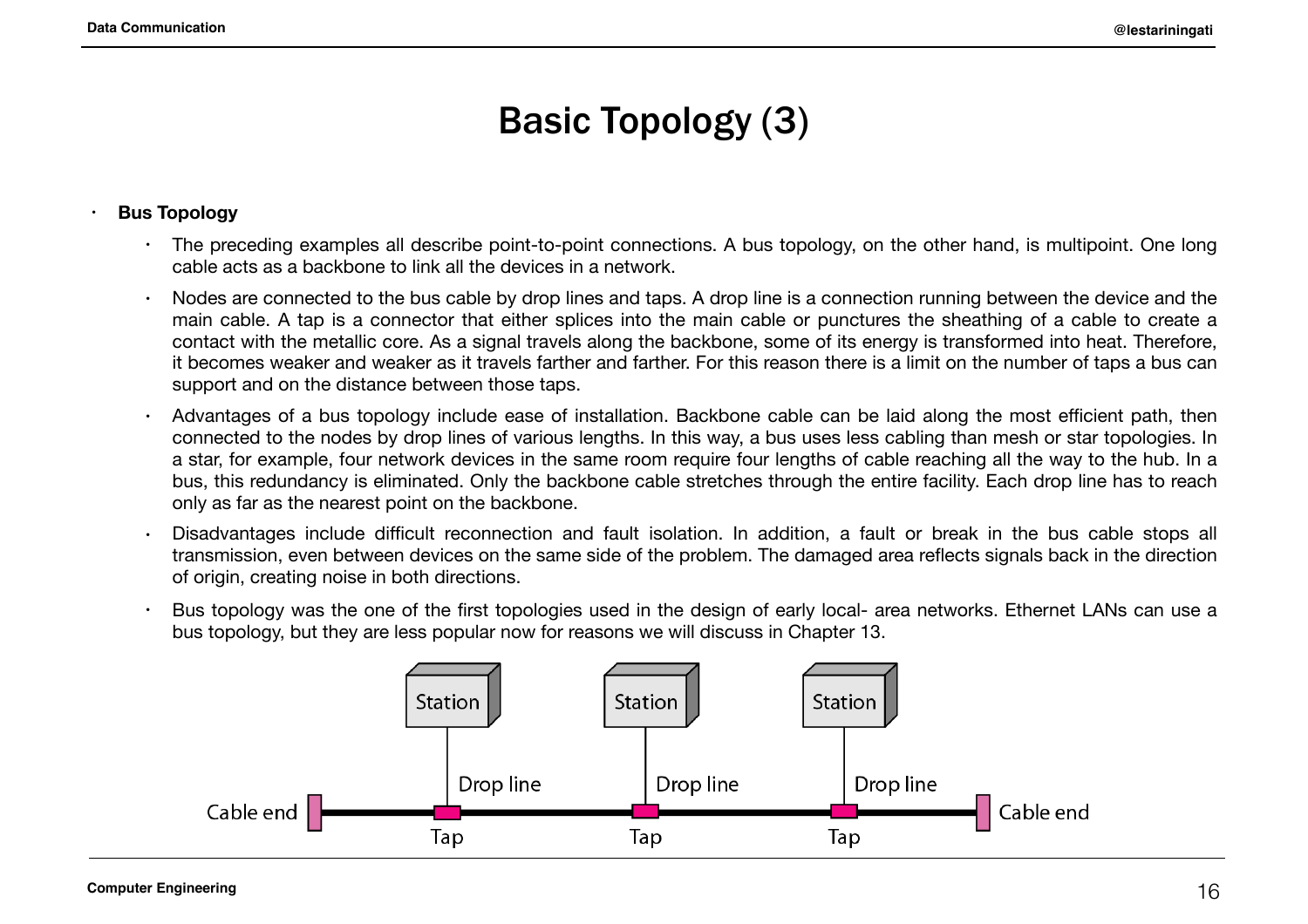# Basic Topology (4)

#### **• Ring Topology**

- In a ring topology, each device has a dedicated point-to-point connection with only the two devices on either side of it. A signal is passed along the ring in one direction, from device to device, until it reaches its destination. Each device in the ring incorporates a repeater. When a device receives a signal intended for another device, its repeater regenerates the bits and passes them along
- A ring is relatively easy to install and reconfigure. Each device is linked to only its immediate neighbors (either physically or logically). To add or delete a device requires changing only two connections. The only constraints are media and traffic considerations (maximum ring length and number of devices). In addition, fault isolation is simplified.
- Generally in a ring, a signal is circulating at all times. If one device does not receive a signal within a specified period, it can issue an alarm. The alarm alerts the network operator to the problem and its location.
- $\cdot$  However, unidirectional traffic can be a disadvantage. In a simple ring, a break in the ring (such as a disabled station) can disable the entire network. This weakness can be solved by using a dual ring or a switch capable of closing off the break.

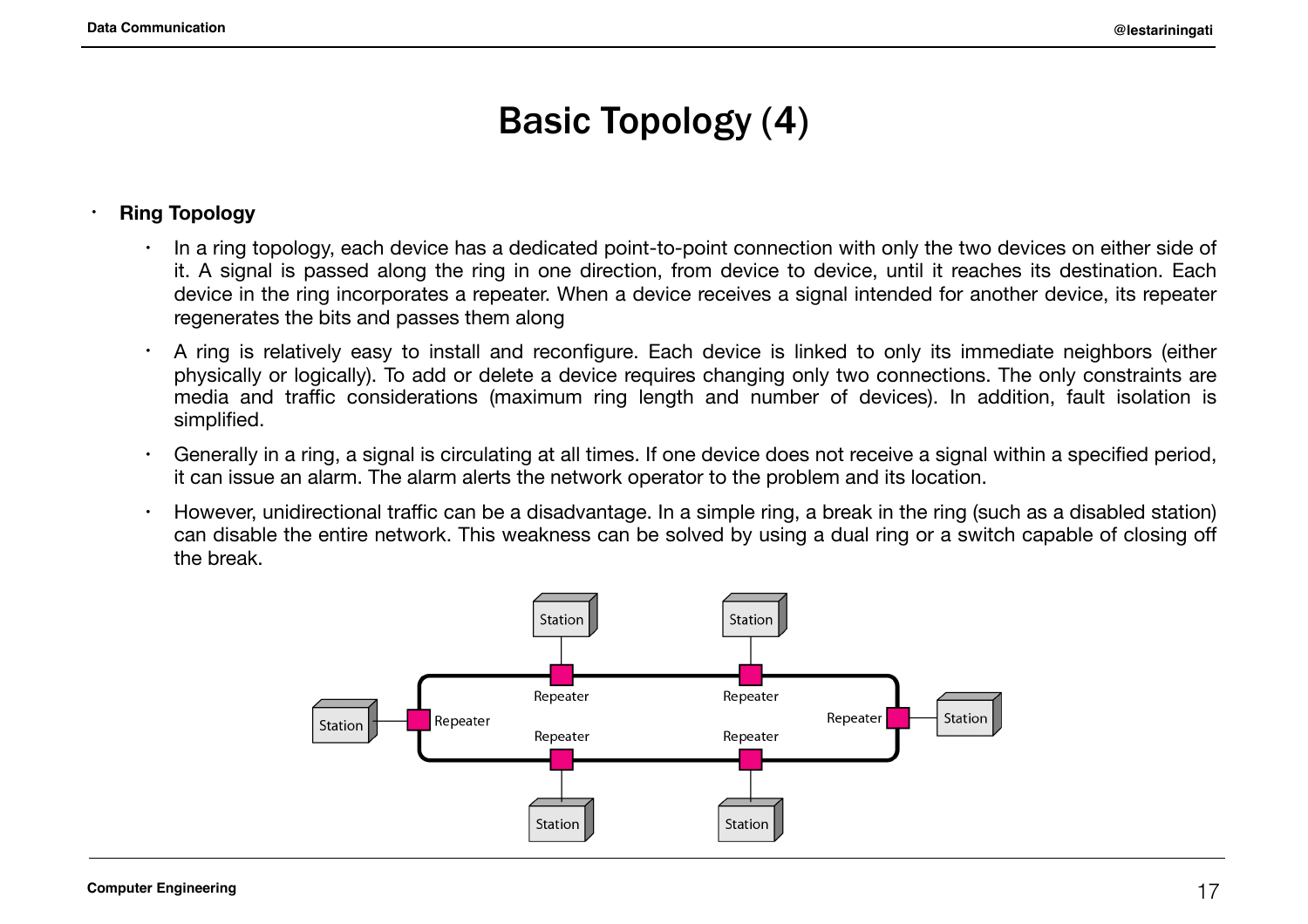# Basic Topology (5)

#### • **Hybrid Topology**

• A network can be hybrid. For example, we can have a main star topology with each branch connecting several stations in a bus topology

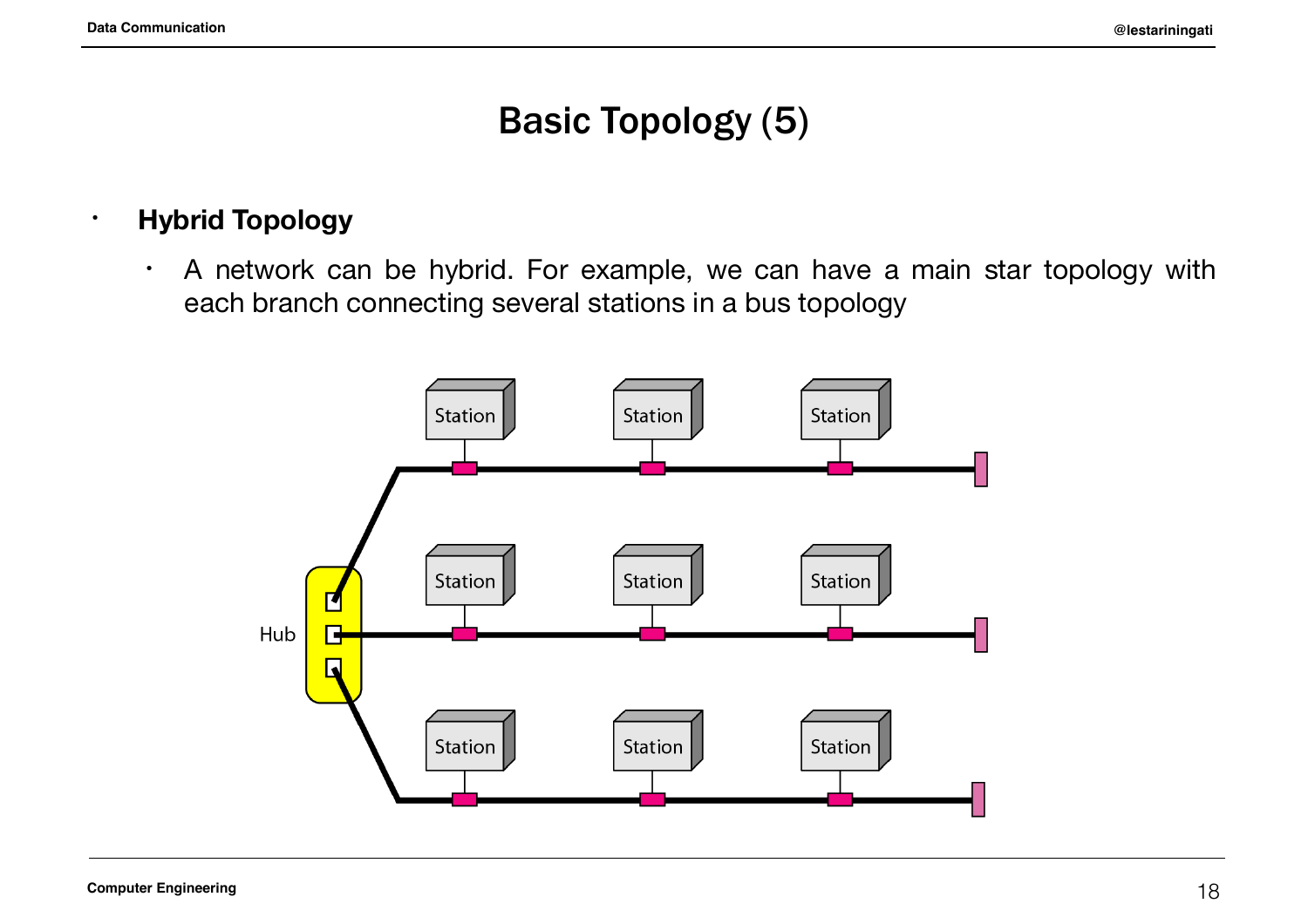### Network Models

- Computer Networks are created by different entities. Standards are needed so that these heterogeneous networks can communicate with one another.
- Two best known standards are the OSI Model and the Internet Model.
- The OSI (Open Systems Interconnection) model defines a seven-layer network; the Internet model defines a five layer network.
- Categories of Networks determined by its size:
	- **• LAN (Local Area Network)**
	- **• WAN (Wide Area Network)**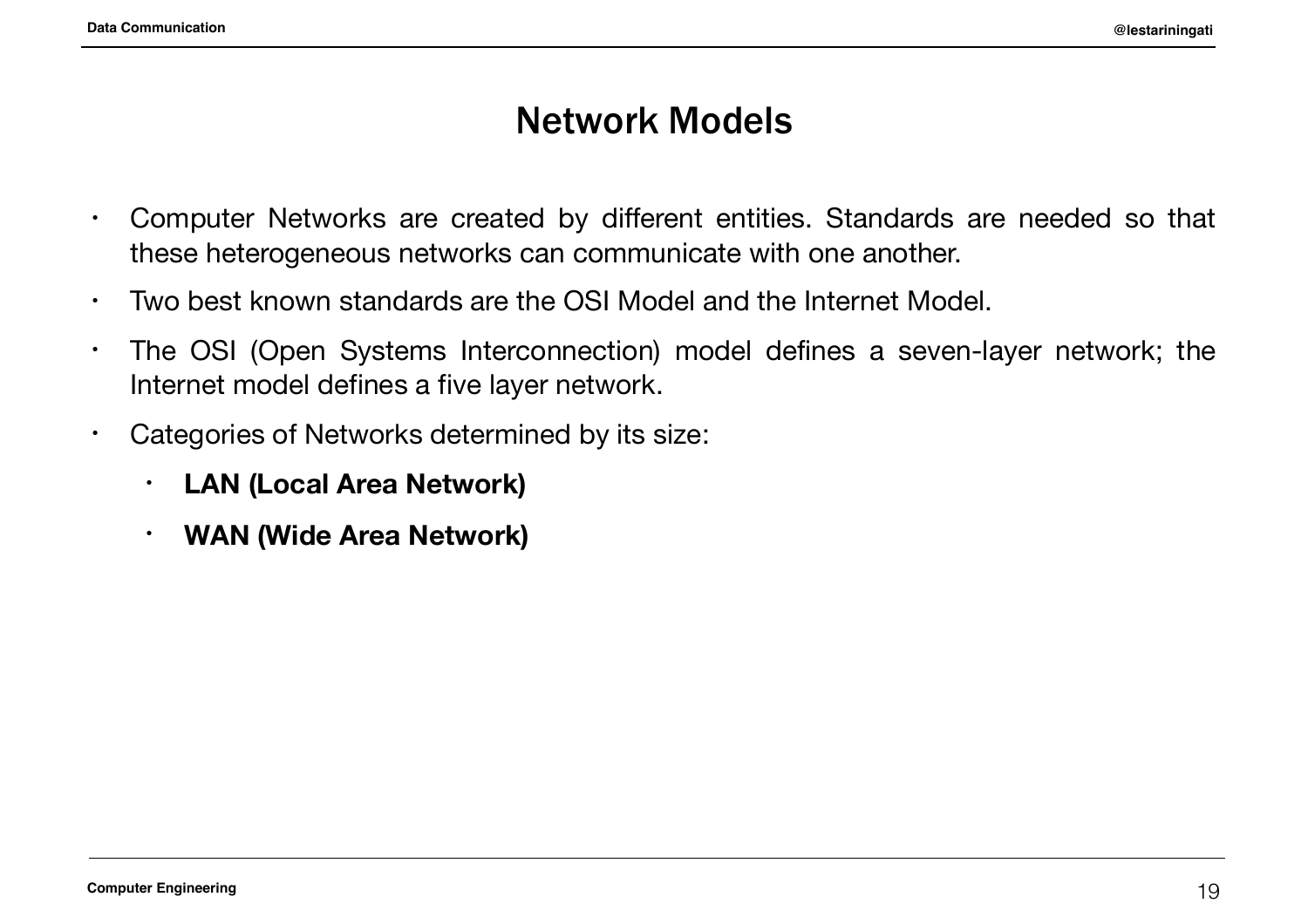# Local Area Network (LAN)

- LANs are designed to allow resources to be shared between personal computers or workstations. The resources to be shared can include hardware (e.g., a printer), software (e.g., an application program), or data. A common example of a LAN, found in many business environments, links a workgroup of task-related computers, for example, engineering workstations or accounting PCs.
- $\cdot$  Early LANs had data rates in the 4 to 16 megabits per second (Mbps) range. Today, however, speeds are normally 100 or 1000 Mbps.

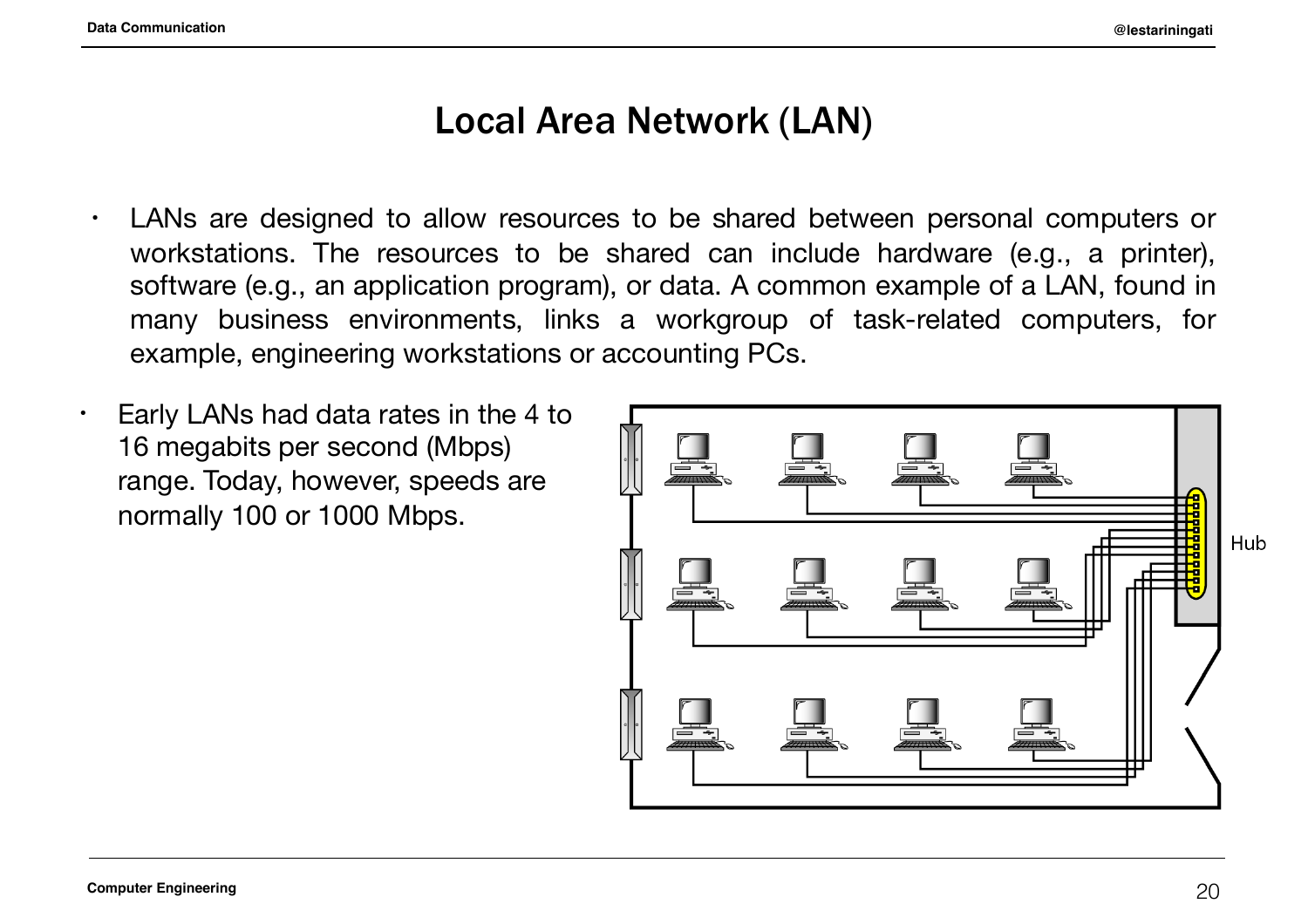## Wide Area Network

 $\cdot$  A WAN can be as complex as the backbones that connect the Internet or as simple as a dial-up line that connects a home computer to the Internet. We normally refer to the first as a switched WAN and to the second as a point-to-point WAN





- The switched WAN connects the end systems, which usually comprise a router (internet- working connecting device) that connects to another LAN or WAN.
- The point-to-point WAN is normally a line leased from a telephone or cable TV provider that connects a home computer or a small LAN to an Internet service provider (lSP). This type of WAN is often used to provide Internet access.
- An early example of a switched WAN is X.25, a network designed to provide connectivity between end users. X.25 is being gradually replaced by a high-speed, more efficient network called Frame Relay. A good example of a switched WAN is the asynchronous transfer mode (ATM) network, which is a network with fixed-size data unit packets called cells.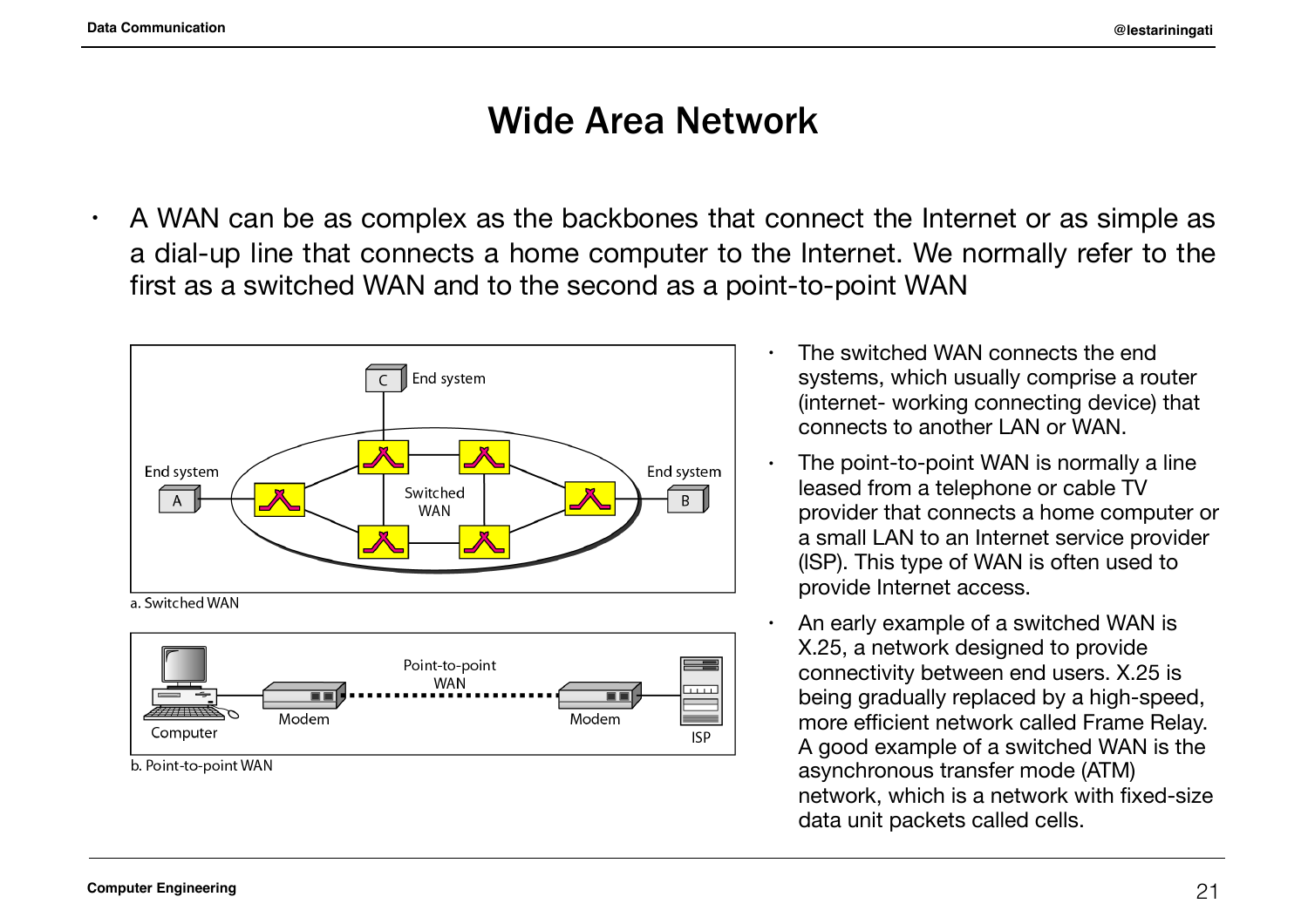### Interconnection of Networks: Internet

- When two or more networks are connected, they become an internetwork or internet.
- $\cdot$  To connect the LANs to this switched WAN, however, three point-to-point WANs are required. These point-to-point WAN can be a high speed DSL line offered by telephone company or a cable modem line offered by a cable TV provider

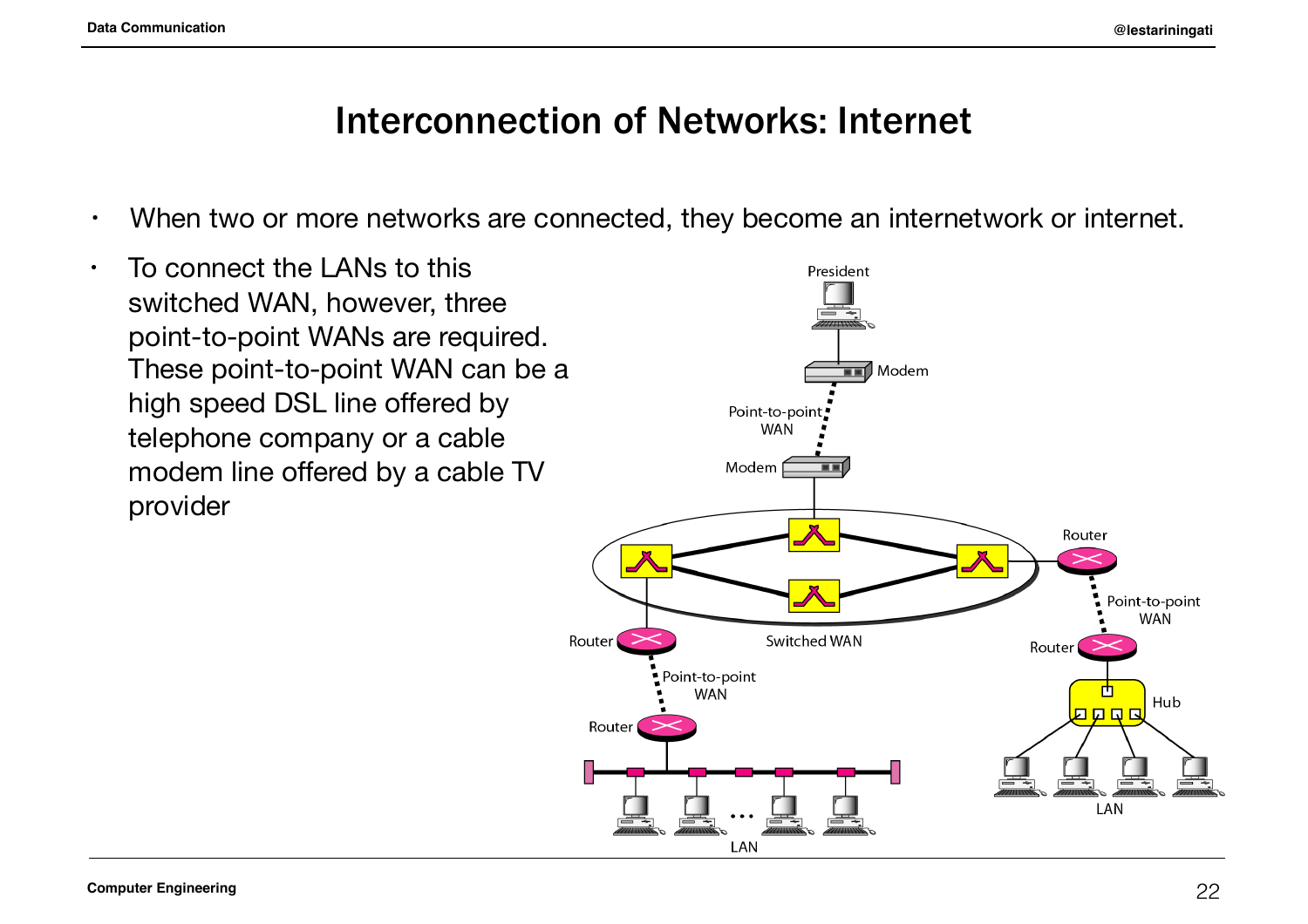### The Internet

 $\cdot$  The Internet has come a long way since the 1960s. The Internet today is not a simple hierarchical structure. It is made up of many wide- and local-area networks joined by connecting devices and switching stations. It is difficult to give an accurate representation of the Internet because it is continually changing-new networks are being added, existing networks are adding addresses, and networks of defunct companies are being removed. Today most end users who want Internet connection use the services of Internet service providers (lSPs). There are international service providers, national service providers, regional service providers, and local service providers. The Internet today is run by private companies, not the government.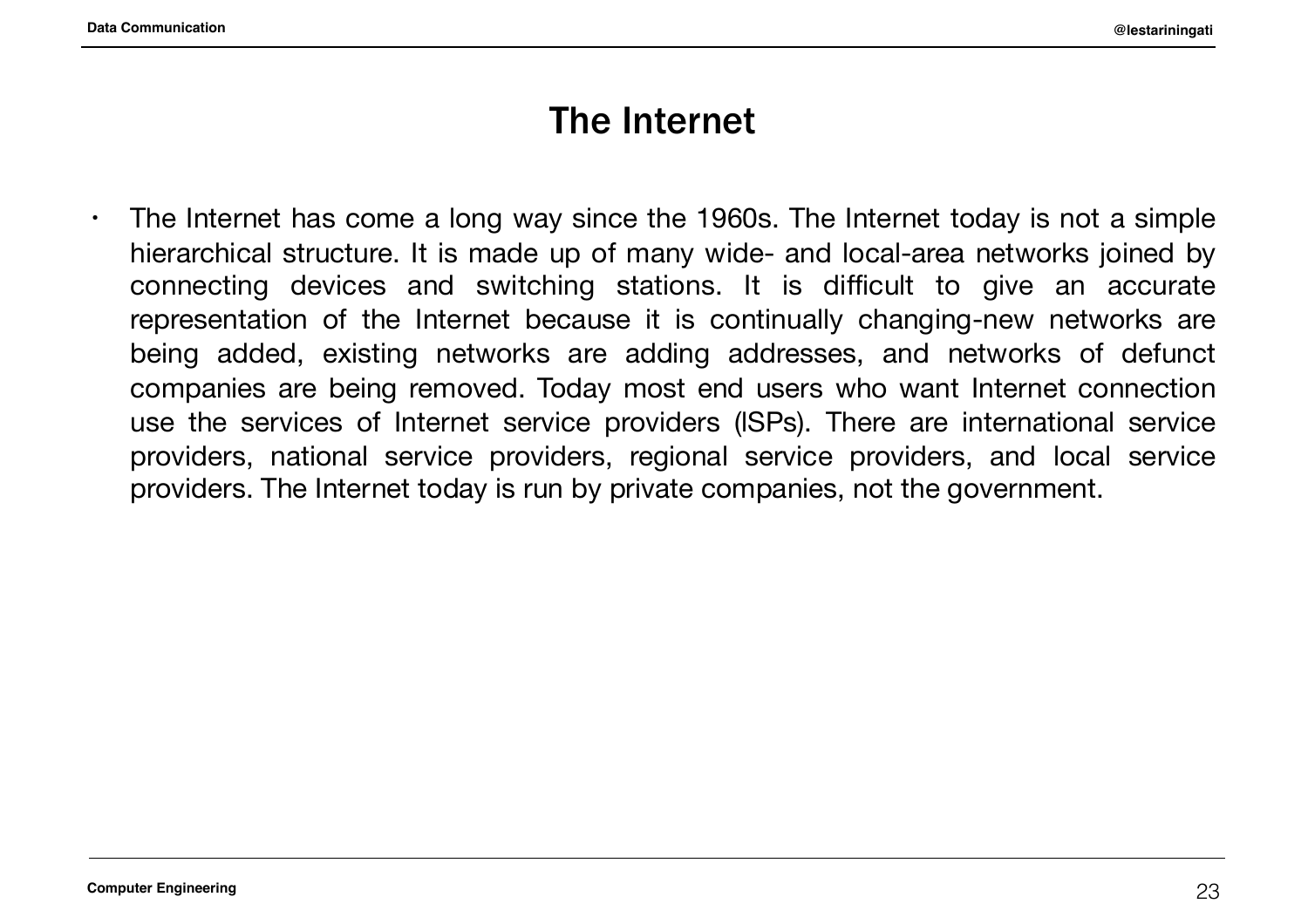## Hierarchical organization of the Internet



a. Structure of a national ISP

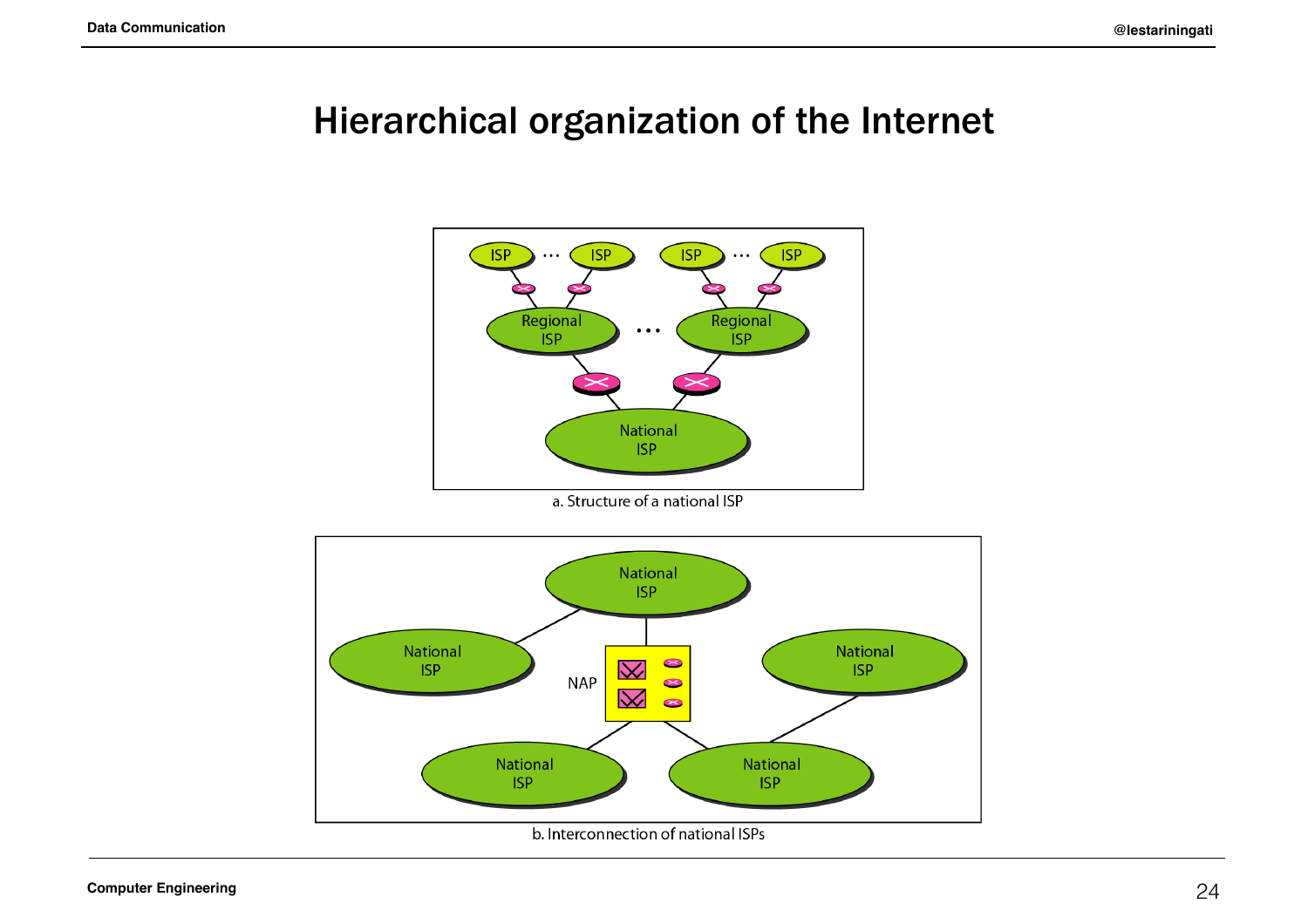• **Protocol** is synonymous with rule. **Standards** are agreed-upon rules

- Protocol
	- In computer networks, communication occurs between entities in different systems. An entity is anything capable of sending or receiving information. However, two entities cannot simply send bit streams to each other and expect to be understood. For communication to occur, the entities must agree on a protocol. A protocol is a set of rules that govern data communications. A protocol defines what is communicated, how it is communicated, and when it is communicated. The key elements of a protocol are syntax, semantics, and timing.

 $\ddot{\phantom{0}}$ 

- **Syntax**. The term syntax refers to the structure or format of the data, meaning the order in which they are presented. For example, a simple protocol might expect the first 8 bits of data to be the address of the sender, the second 8 bits to be the address of the receiver, and the rest of the stream to be the message itself.
- **Semantics**. The word semantics refers to the meaning of each section of bits. How is a particular pattern to be interpreted, and what action is to be taken based on that interpretation? For example, does an address identify the route to be taken or the final destination of the message?
- **Timing**. The term timing refers to two characteristics: when data should be sent and how fast they can be sent. For example, if a sender produces data at 100 Mbps but the receiver can process data at only 1 Mbps, the transmission will overload the receiver and some data will be lost.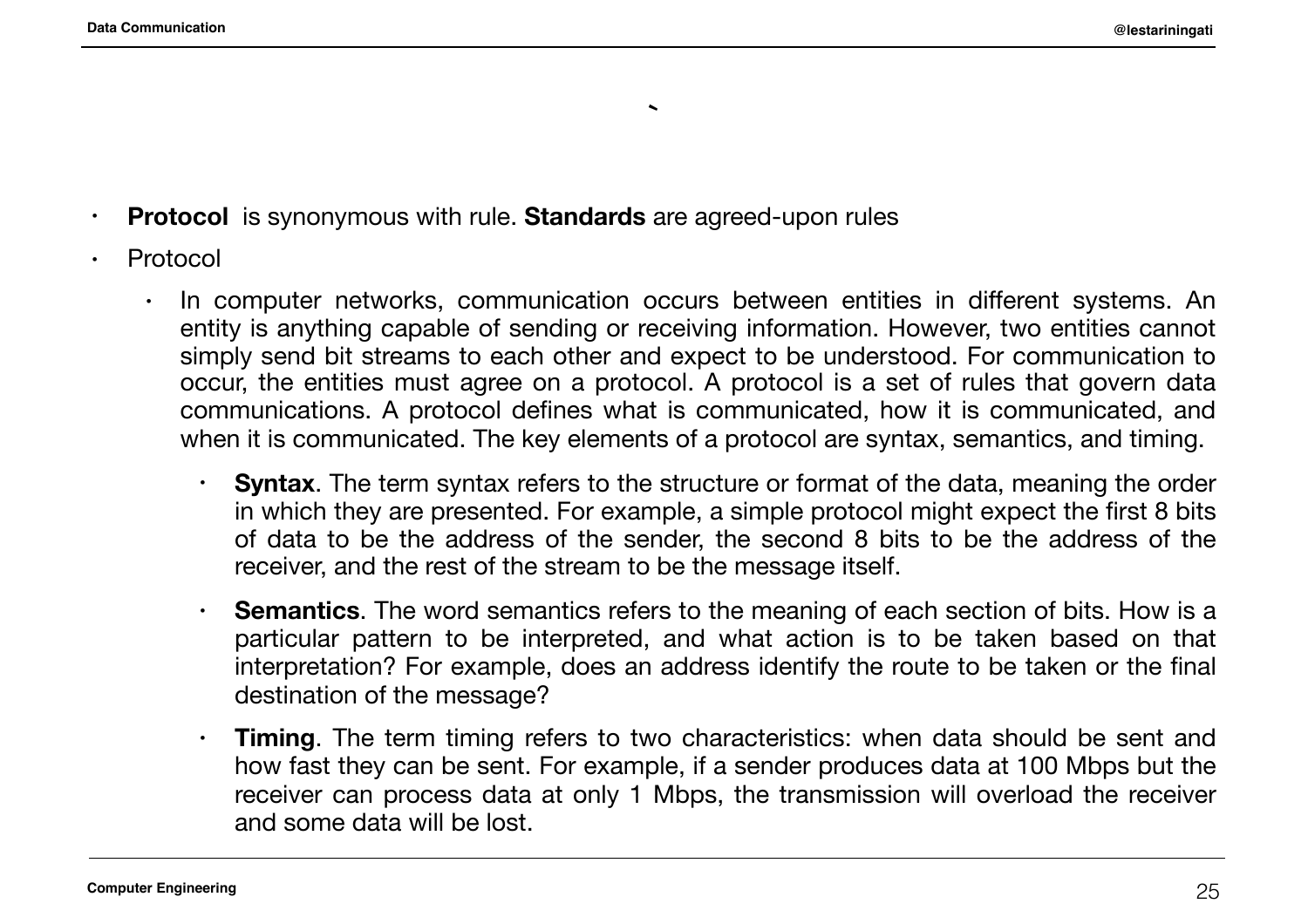#### • **Standards**

- Standards are essential in creating and maintaining an open and competitive market for equipment manufacturers and in guaranteeing national and international interoperability of data and telecommunications technology and processes. Standards provide guidelines to manufacturers, vendors, government agencies, and other service providers to ensure the kind of interconnectivity necessary in today's marketplace and in international communications. Data communication standards fall into two categories: de facto (meaning "by fact" or "by convention") and de jure (meaning "by law" or "by regulation").
	- **De facto**. Standards that have not been approved by an organized body but have been adopted as standards through widespread use are de facto standards. De facto standards are often established originally by manufacturers who seek to define the functionality of a new product or technology.
	- **De jure**. Those standards that have been legislated by an officially recognized body are de jure standards.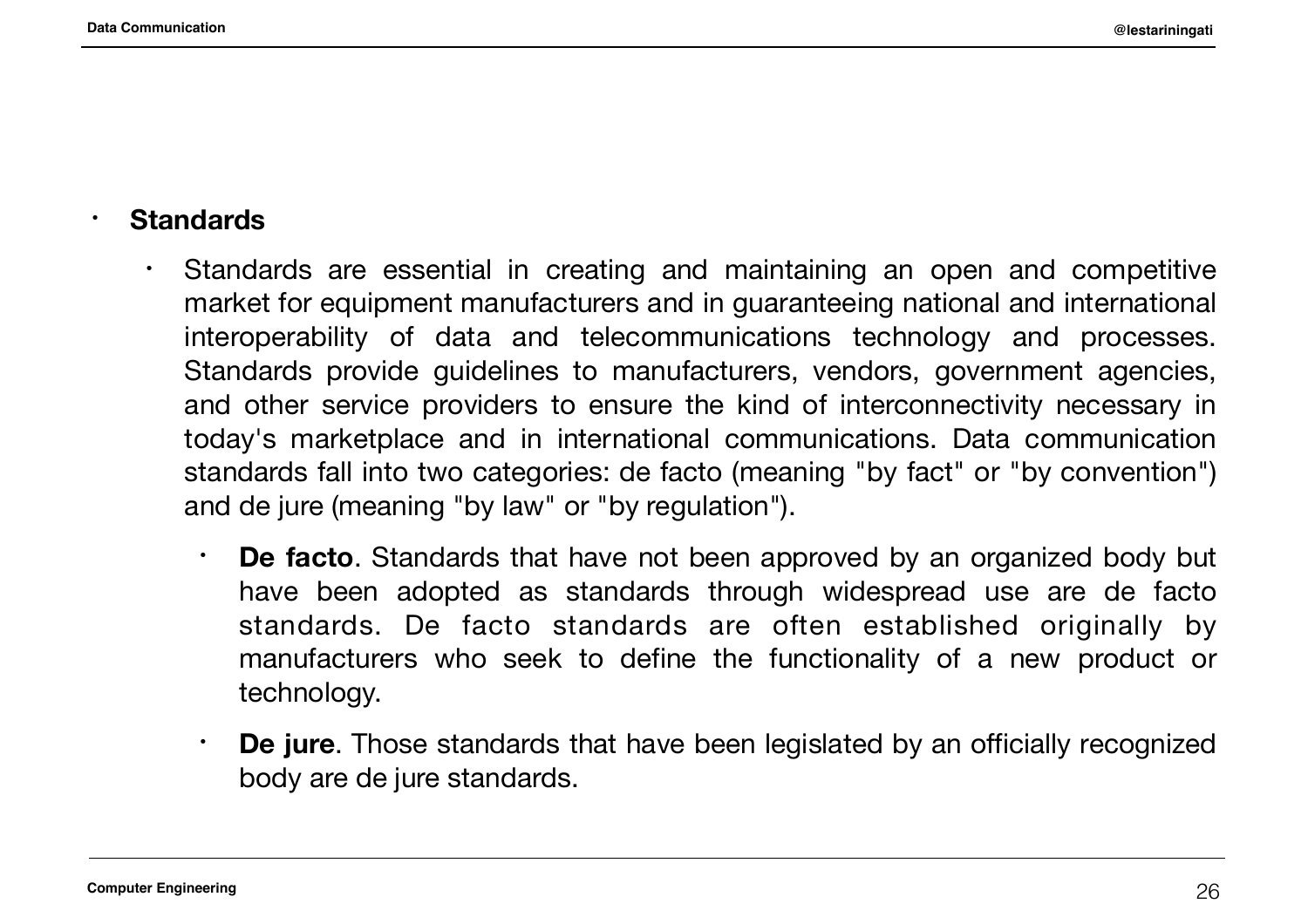### Standards Creation Committees

- While many organizations are dedicated to the establishment of standards, data telecommunications in North America rely primarily on those published by the following:
	- **International Organization for Standardization (ISO)**. The ISO is a multinational body whose membership is drawn mainly from the standards creation committees of various governments throughout the world. The ISO is active in developing cooperation in the realms of scientific, technological, and economic activity.
	- **International Telecommunication Union-Telecommunication Standards Sector (ITU-T)**. By the early 1970s, a number of countries were defining national standards for telecommunications, but there was still little international compatibility. The United Nations responded by forming, as part of its International Telecommunication Union (ITU), a committee, the Consultative Committee for International Telegraphy and Telephony (CCITT). This committee was devoted to the research and establishment of standards for telecommunications in general and for phone and data systems in particular. On March 1, 1993, the name of this committee was changed to the International Telecommunication Union-Telecommunication Standards Sector (ITU-T).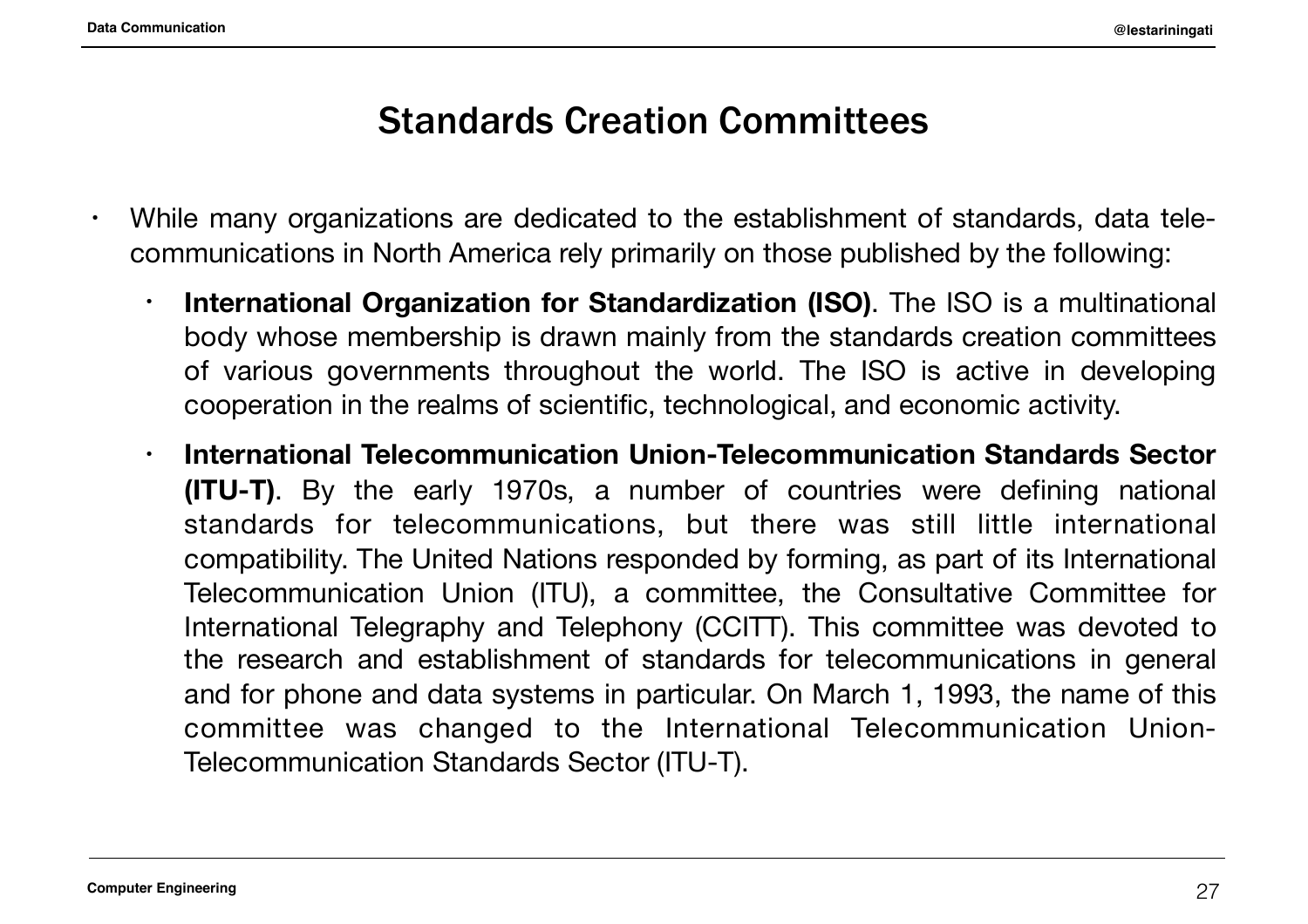## Standards Creation Committees

- **American National Standards Institute (ANSI).** Despite its name, the American National Standards Institute is a completely private, nonprofit corporation not affiliated with the U.S. federal government. However, all ANSI activities are undertaken with the welfare of the United States and its citizens occupying primary importance.
- **Institute of Electrical and Electronics Engineers (IEEE)**. The Institute of Electrical and Electronics Engineers is the largest professional engineering society in the world. International in scope, it aims to advance theory, creativity, and product quality in the fields of electrical engineering, electronics, and radio as well as in all related branches of engineering. As one of its goals, the IEEE oversees the development and adoption of international standards for computing and communications.
- **Electronic Industries Association (EIA).** Aligned with ANSI, the Electronic Industries Association is a nonprofit organization devoted to the promotion of electronics manufacturing concerns. Its activities include public awareness education and lobbying efforts in addition to standards development. In the field of information technology, the EIA has made significant contributions by defining physical connection interfaces and electronic signaling specifications for data communication.